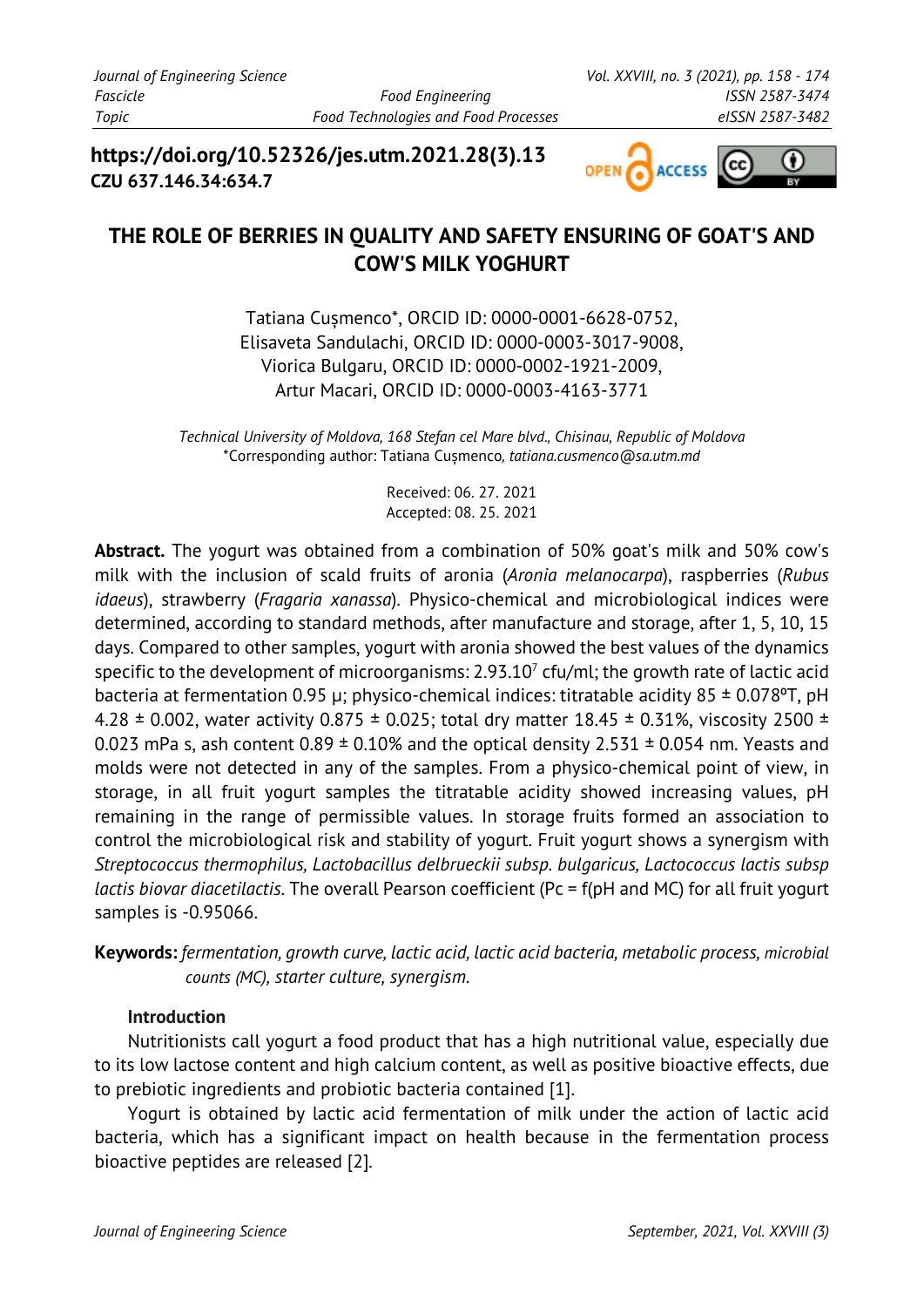Consumption of yogurt reduces blood cholesterol levels [3], has an antihypertensive and protective effect on the bone system [4]. The balance of lactic acid bacteria contained in yogurt are important in maintaining intestinal health and could help protect against cancer and coronary heart disease [5]. Yogurt has higher antioxidant properties compared to milk, by releasing biopeptides that monitor the hydrolysis of α-casein, α-lactalbumin and βlactoglobulin [6].

The fermentation process helps to break down large organic molecules into simpler ones by the action of microorganisms [7, 8] and obtaining a safer yogurt [9, 10]. The activity of microorganisms plays a significant role in fermentation, showing changes in physicochemical properties [11]. Fermenting microorganisms are the main factors influencing the quality of yogurt [12]. Lactic bacteria are the dominant microbiota, responsible for the beneficial effects of yogurt [13, 14].

In order to extend the shelf life of yoghurt [15] and to give it a more pleasant taste [16], various stabilizers, preservatives and synthetic flavors are added to its composition, which often affect human health and inhibit the nutritional properties of yoghurt [17]. The use of berries (aronia, raspberry and strawberry) could be a healthy alternative to replacing synthetic products as preservatives. At the same time, the chemical composition of the fruits [18, 19, 20] has a direct impact on the quality of the yogurt-finished product [21, 22].

Current research has been made in search of a bactericidal substance and the lactic acid production for a potential bio-preservative. The proteins present in milk act as antimicrobial peptides precursors, improving the natural defense capacity by eliminating pathogenic microorganisms. The study demonstrates the possibility of using berries in yogurt as natural preservatives, as they can inhibit the growth of pathogenic bacteria by using biologically active substances as components for decomposition and oxidation reactions.

The aim of the research is to evaluate the physico-chemical and microbiological characteristics of goat's and cow's milk yogurt with berries. In order to achieve the goal, the following objectives were proposed:

1. Research on the physico-chemical indices of yogurt with selected cultures of *Lactobacillus lactis* and *Streptococcus thermophilus* during fermentation and during its storage.

2. Study of the scald berries addition influence on the quality of the fermentation process and the samples storage time investigated by microbiological aspects.

## **Materials and methods Materials**

#### **Preparation of fruits pulp**

The fruit puree was obtained according to the following manufacture stages: sorting by removing non-conforming fruits and inedible parts, washing by removing all impurities, drying, cutting, heating the pulp of hard fruits, and passing through a sieve to remove inedible parts, mixing until a homogeneous mass, heating at 95-98°C for 5 minutes, immediately pouring the fruit puree into sterile containers, cooling the packaged product, storing.

#### **Preparation of fruit yogurt**

To prepare fermented yogurt the goat and cow milk sample was received from the local farm. Before fermentation, the goat's milk was pasteurized at 85°C for 10 minutes and cow´s milk was pasteurized at 95°C for 15 minutes after which it was cooled to the inoculation temperature 42 °C. For the yogurt manufacture the Lyofast YAB 205 starter culture was used for inoculation. Inoculation was done by direct inoculation of the culture in the required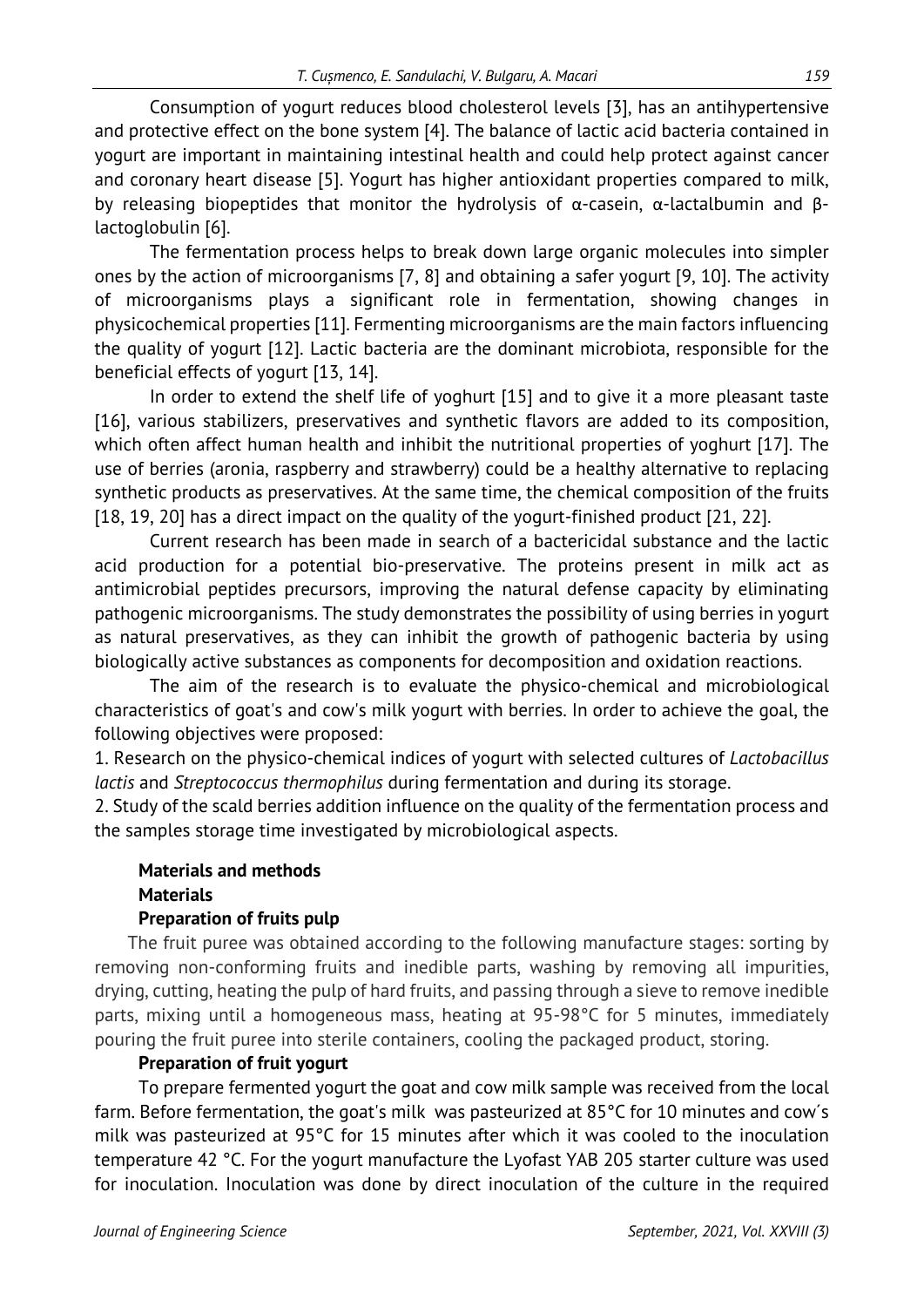amount of milk calculated depending on the milk volume. The contents were mixed for 5 minutes with sterile blender for better dispersion of the culture in the medium. In the inoculated milk mixture, the fruit puree was added, then transferred to the fermentation chamber for 6 hours. The end of the coagulation process was determined by the pH value and coagulum firmness. When the fermentation process was completed, all samples were taken to the refrigerator for storage at a temperature of  $4 \pm 2$  ° C until the next control measurement.

The yogurt assortment obtained is presented in table 1:

| <b>NOTITY THE ProDE</b> |                                                             |  |  |  |  |
|-------------------------|-------------------------------------------------------------|--|--|--|--|
| Sample                  | Sample description                                          |  |  |  |  |
| code                    |                                                             |  |  |  |  |
| P <sub>1</sub>          | 50% goat's milk + 50% cow's milk, control sample            |  |  |  |  |
| P <sub>2</sub>          | 45% goat's milk + 45% cow's milk + 10% aronia.              |  |  |  |  |
| P <sub>3</sub>          | 45% goat's milk + 45% cow's milk + 10% raspberries.         |  |  |  |  |
| P <sub>4</sub>          | 45% goat's milk + 45% cow's milk + 10% strawberry.          |  |  |  |  |
| Sample                  | Sample description                                          |  |  |  |  |
| code                    |                                                             |  |  |  |  |
| <b>P1</b>               | goat's milk and cow's milk (50%:50%), control sample        |  |  |  |  |
| P <sub>2</sub>          | goat's milk and cow's milk $(45\%:45\%) + 10\%$ aronia.     |  |  |  |  |
| P <sub>3</sub>          | goat's milk and cow's milk (45%:45%) + 10% raspberries.     |  |  |  |  |
| P <sub>4</sub>          | goat's milk and cow's milk $(45\%:45\%) + 10\%$ strawberry. |  |  |  |  |

#### **Notify the probe**

#### **Method**

#### **Physico-chemical methods**

**Titratable acidity** determination consists in the neutralization of acidic substances in milk with 0.1 n NaOH (KOH) solution and phenolphthalein as indicator [23]. The calculation formula is:

$$
Acidity (°T) = 10 \cdot V \tag{1}
$$

*where:*V- is the volume of 0.1 N NaOH used in the titration.

**Active acidity** determination consists in determining the milk pH value using glass electrodes [23].

Water activity. To determine the activity of the water was used LabSwift, it is a portable equipment of high precision, designed by Novasin to measure the activity of the product. Novasin combines modern technology, speed and measurement accuracy. With an SD card for data storage [24].

**Total dry matter content**. Standard method of oven drying at 102±2°C until a constant mass of the dry residue is obtained [25].

**Viscosity** was determined using the "Brookfield DV - III" rheometer, with indicator no. 04, 250 rotations / min, data were read after 30 seconds of rotations [26].

**Ash content** was determined by the direct heating method (standard method), [27]. The ash content was calculated according to the formula.

$$
\% \text{ Ash} = \frac{Z - X}{Y - X} \times 100 \tag{2}
$$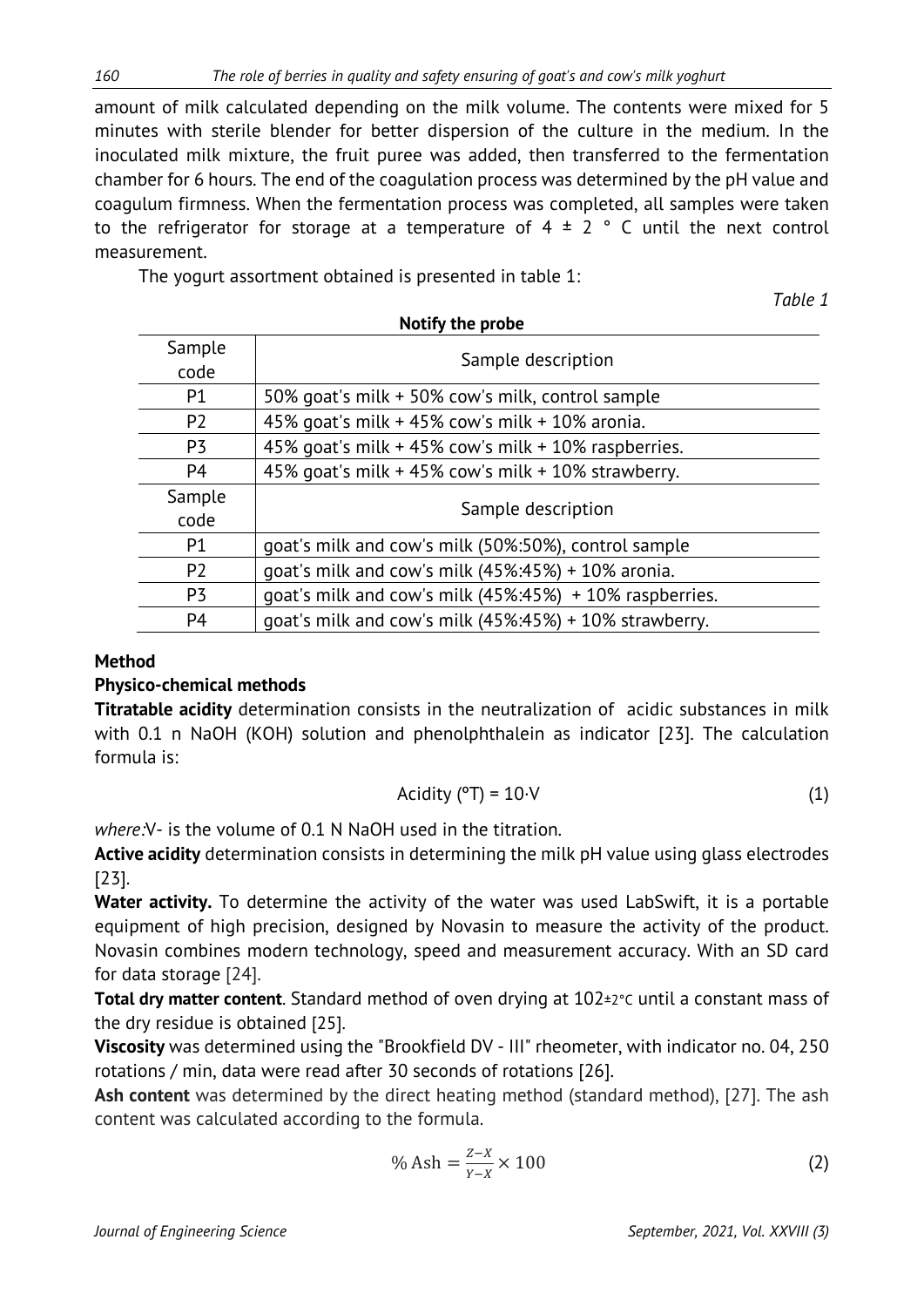*where*:  $X =$  weight of the empty crucible;

 $Y =$  crucible weight + sample:

 $Z$  = crucible weight + ash.

**Determination of the total protein content.** The total protein contents of the were measured using the Kjeldahl method [28].

#### **Microbiological methods.**

**Growth rate of lactic acid bacteria** The methodology is based on the work of Lambert and others [29, 30]. The most common way to assess microbial growth in solution is the measurement of the optical density at 600 nm, or short OD600. The method is described according [31 - 34].

To monitor the development of bacterial cells in the fermentation medium, a colorimetric determination is made on a Heidolf spectrophotometer ( $\lambda$  = 600 mm) after prior dilution with distilled water. For this purpose, 1 ml of homogeneous fermentation medium is diluted with 9 ml of distilled water, shaken and the extinction is read on a spectrophotometer in a 1 cm cuvette from the control represented by distilled water. The optical density is calculated according to the following formula:

$$
DO = A_{600} \times 10,
$$
\n<sup>(3)</sup>

where: A<sub>600</sub> – extinction cited at 600 nm;

10 – sample dilution.

It is noted that during the fermentation process other dilutions may be used, depending on the growth capacity, in order to be able to perform the measurements [32].

**Monitoring of growth**. The growth of lactobacilli was studied twice by measuring optical density (OD) at  $\lambda$  = 600 nm and pH value. The method is described according [35] and the formula:

$$
\mu = \frac{\ln X - \ln X_0}{\Delta t},\tag{4}
$$

where:  $X -$  optical density in the end of the exponential growth phase,

 $X<sub>0</sub>$  – optical density in the beginning of the exponential growth phase,

Δt — the time interval between observations

**Determination of lactic acid by titration.** The amount of lactic acid was calculated depending on the amount of NaOH used to determine the acidity, taking into account that 1 ml of 0.1 N NaOH corresponds to 0.009008g lactic acid [36].

**Determination of the total number of microorganisms.** The method is described according [37].

**Determination of the number of yeasts and molds.** AOAC Official Method 2014.05 Enumeration of Yeast and Mold in Food. 2015 AOAC INTERNATIONAL [38].

**Determination of lactic acid bacteria using d eManRogosa Sharpe (MRS) agar.** The lactic acid bacteria (LAB) in the yogurt were determined using deMan Rogosa Sharpe (MRS) Agar as described by Oxoid Manual [32] and the formula:

$$
C_{fu/ml} = average count \times diluation factor (DF), \qquad (5)
$$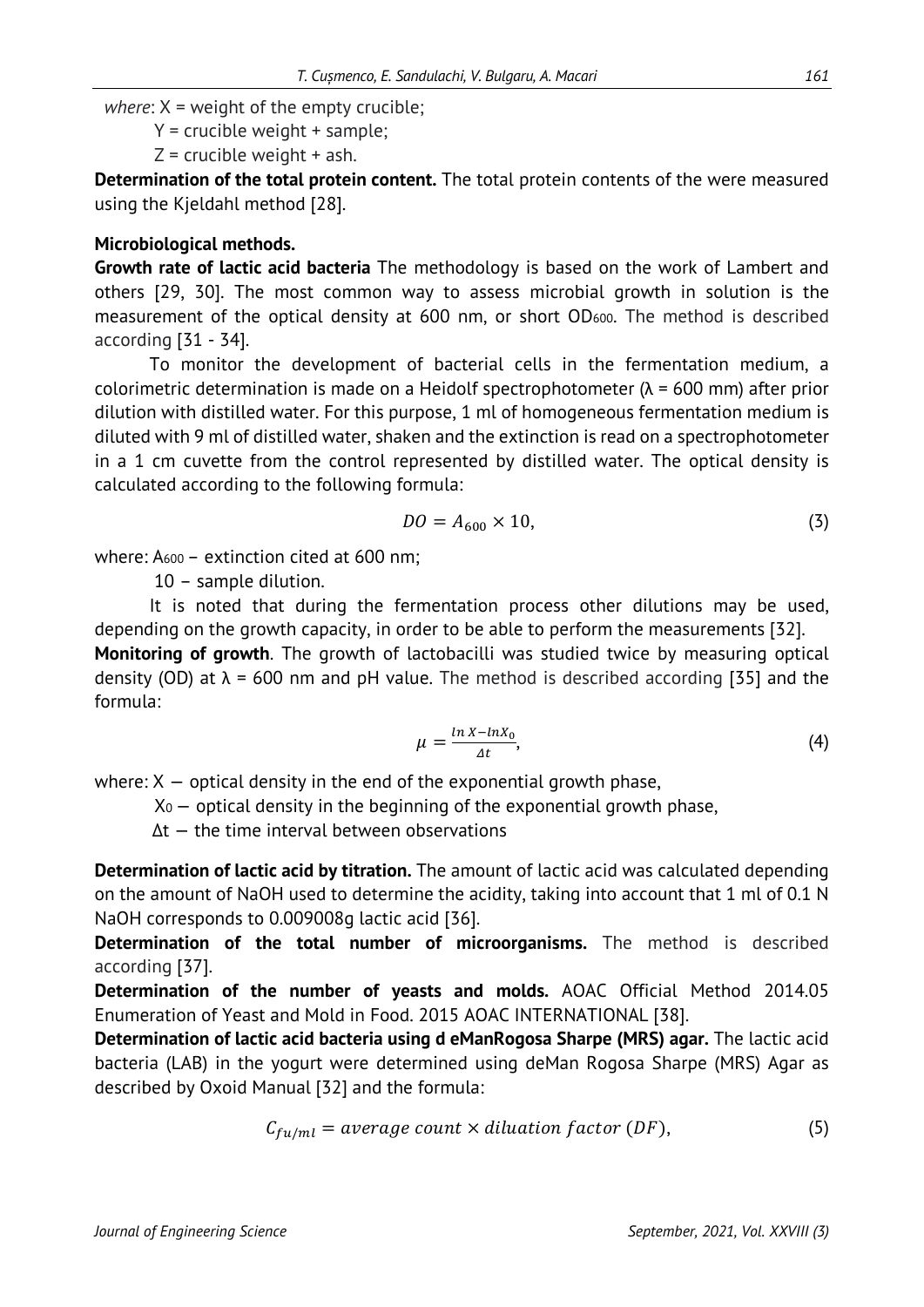**Statistical analysis.** The analysis of the variance of the results was performed by applying the Student test and the version of the Microsoft Office Excel 2010 program. All tests were performed in triplicate. Experimental results are expressed as mean ± SD.

### **Results and discussions**

The technology of making yogurt, used in research, is based on the addition of the selected culture, consisting of two lactic acid bacteria: *Streptococcus thermophilus* and *Lactobacillus bulgaricus* in a ratio of 1: 1 [39]. The inoculum was used in the form of a mixed culture, which has biotechnological properties corresponding to obtaining a quality yogurt. By using pure culture, a double effect was obtained - technological and hygienic. The technological effect consists in the fact that by the optimal concentration of specific microorganisms in milk the desired acidity and curd for yogurt was obtained. The hygienic effect was manifested by the creation of a favourable microflora dominance over resistant milk contaminants and in the yogurt manufacturing process contaminants.

### **The evolution of milk fermentation to obtain fruit yogurt**

Milk fermentation is one of the most important phases of the yogurt manufacturing process that depends on creating the right conditions (temperature, time) for the development the specific microflora and plays an essential role in the transformation of milk into yogurt [40]. *Lactobacillus bulgaricus* has a strong tolerance to oxygen, so the lack of oxygen or the presence of oxygen in small quantities leads to its slow growth. *Streptococcus thermophilus*, being an active lactic acid producer, quickly performs the fermentation process at the optimum growth temperature (40 - 42°C) [41].

During fermentation, the fruit yogurt samples pH was determined at certain time periods (initially, 2, 4, 6 hours), in order to follow the evolution of the fermentation process. The addition influence of aronia, raspberry and strawberry fruits on the yoghurt fermentation process was evaluated, indicating different pH values depending on the type of fruit added.



**Figure 1.** Fermentation time of yogurt samples, h.

From the data presented in figure 1, a specific dynamics of the microorganisms development according to the growth curve is observed. At the stopping time of the fermentation process, the pH value indicates results that the process is finished, the number of lactic microorganisms is at the peak of development, because they consume lactose as an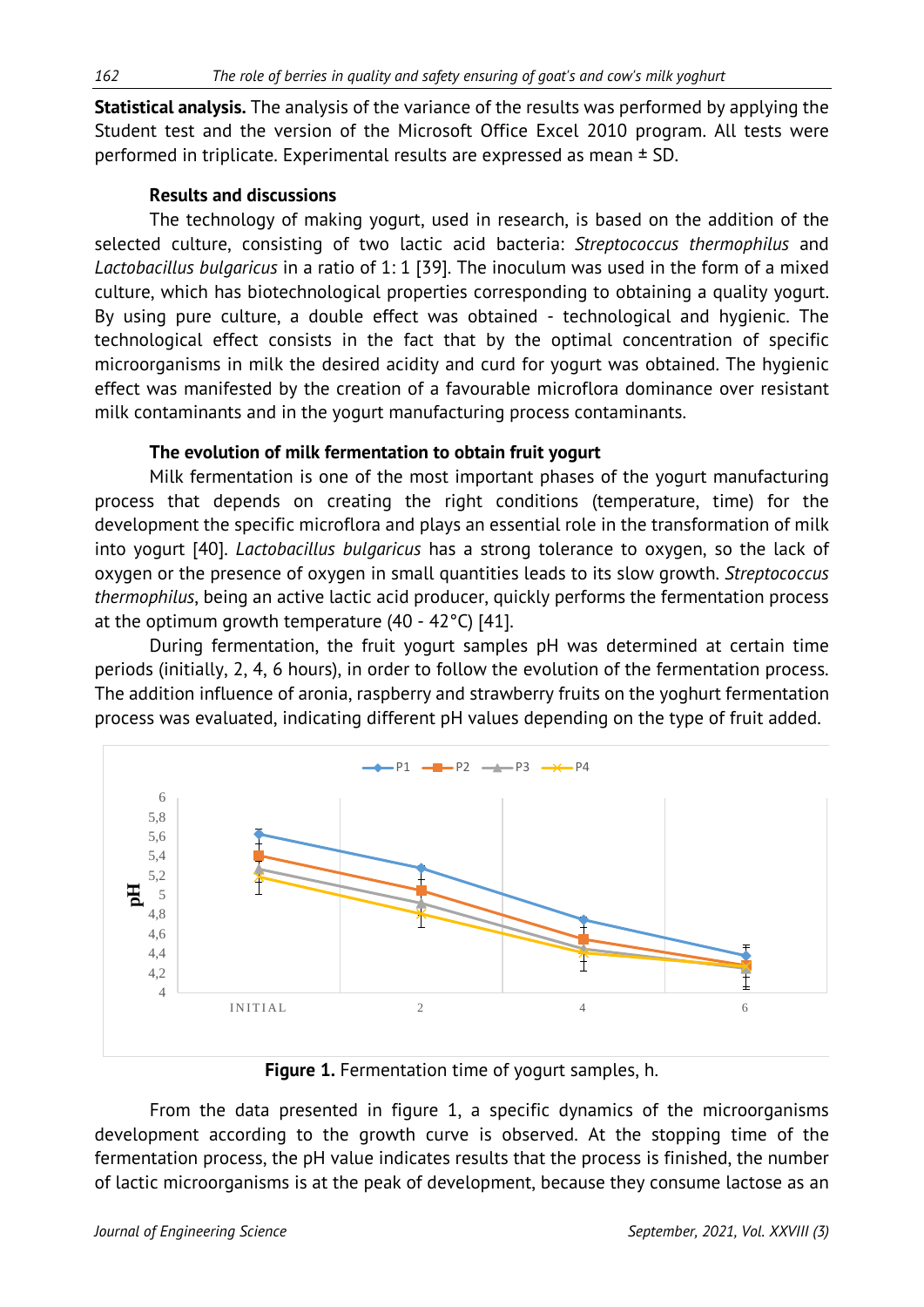energy source, and as a result the pH value decreases. The results obtained for the yogurt samples during fermentation varied in each sample, P2 (5.31  $\pm$  0.002 - 4.28  $\pm$  0.003), P3 (5.27  $\pm$  0.003 - 4.25  $\pm$  0.001), and P4 (5, 19  $\pm$  0.002 - 4.27  $\pm$  0.003) relative to P1 (5.63  $\pm$  0.003 - $4.38 \pm 0.002$ ).

Due to its complex chemical composition [42], goat's or cow's milk [43] used in the yogurt manufacture is an excellent environment for the development of many microorganisms, lactic acid bacteria having favorable conditions. Goat's milk compared to cow's milk, in addition to a rich nutritional value, has better antimicrobial properties to pathogenic microorganisms. The antimicrobial properties of goat's milk are exerted by the lactoperoxidase system, which acts as a magnet for iron ions, thus depriving food pathogenic bacteria [44].



**Figure 2.** The growth curve of lactic acid bacteria in yogurt.

During fermentation the number of microorganisms increased exponentially and reached a maximum number at 6 hours (figure 2). The results obtained for P2 constitute 0.65  $\cdot$  10<sup>7</sup> - 2.93  $\cdot$  10<sup>7</sup> in relation to the control sample P1-0.20  $\cdot$  10<sup>7</sup> - 2.11  $\cdot$  10<sup>7</sup>, P3 has values of  $0.51 \cdot 10^7$  - 2.65  $\cdot 10^7$ , and P4 values of 0.39  $\cdot 10^7$  - 2.99  $\cdot 10^7$ . These results can be explained by the fact that the production of hydrogen peroxide by *Lactobacillus bulgaricus* partially damaged *Streptococcus thermophilus* cells and by the symbiotic relationship of *Lactobacillus bulgaricus* and *Streptococcus thermophilus* stimulates the increase in the number of lactic acid bacteria [45].

#### **Accumulation of lactic acid bacteria in fruit yogurt**

The yield of lactic acid production is the main indicator of the starter cultures activity, which is dependent on the biotechnological properties, but also on the physico-chemical and biological conditions [46]. The lactic acid accumulation reduces the ionization of the acidic functions of casein. The caseins average isoelectric point leads to the neutralization of electric charges, the sequestering power of  $\alpha_s$  and  $\beta$  caseins against minerals decreases and the solubilisation of calcium and micellar phosphate takes place [47].

The difference in the lactic acid bacteria growth rate in the researched samples is probably due to the fact that the addition of berries constitutes an improvement of the bacterial growth medium. It was found that, in the control sample, the growth rate of lactic acid bacteria during the fermentation period for 6 h was  $P1 - 0.83 \mu$  and for P2 - 0.95  $\mu$ , P3 -0.93 μ, respectively P4 - 0,90 μ.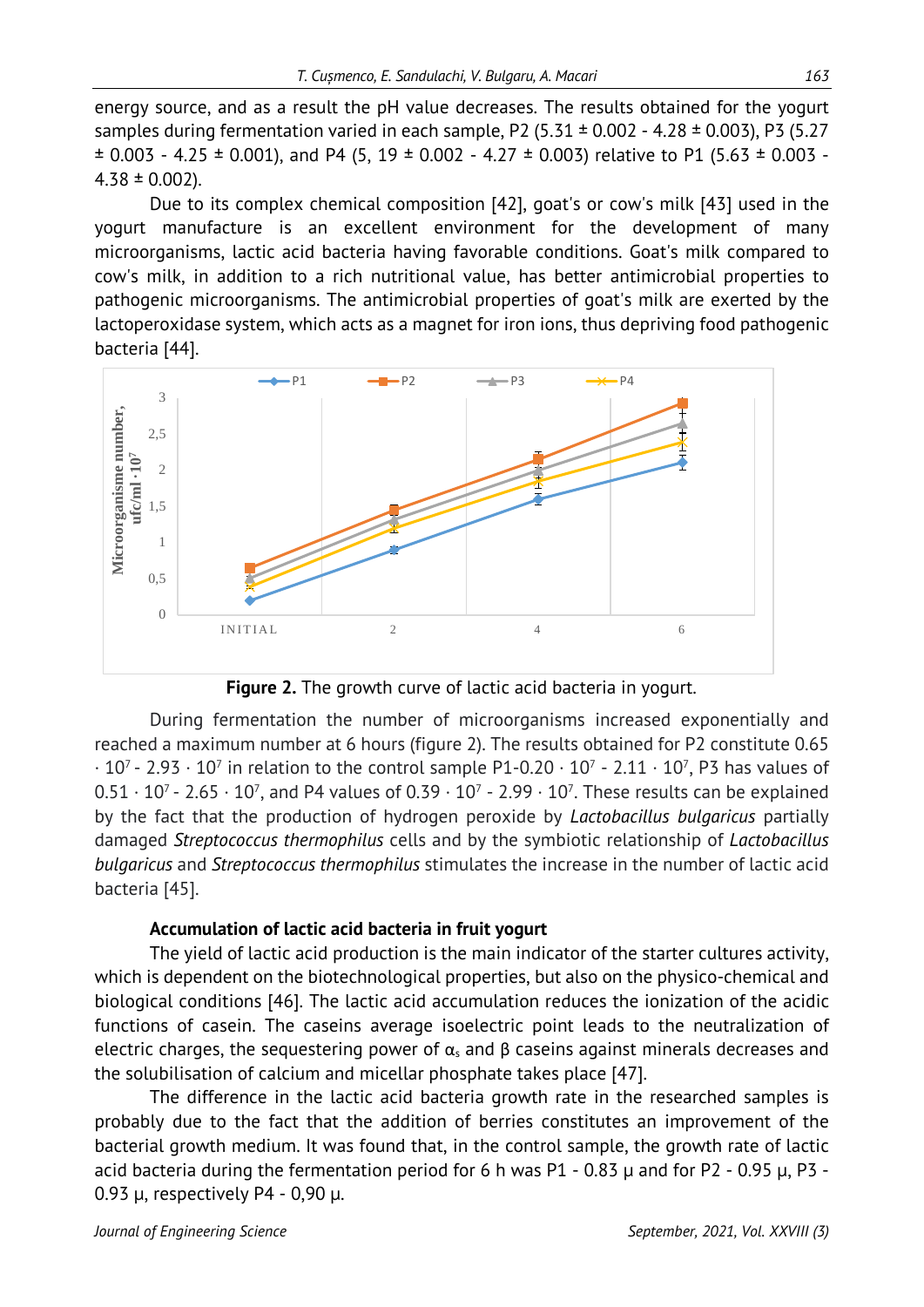| Accumulation of lactic acid bacteria in fruit yogurt |                   |                   |                   |                   |  |  |
|------------------------------------------------------|-------------------|-------------------|-------------------|-------------------|--|--|
| Fermentation<br>time $/$<br>Evaluated<br>parameters  | P1                | P <sub>2</sub>    | P <sub>3</sub>    | P <sub>4</sub>    |  |  |
|                                                      |                   | Initial (Oh)      |                   |                   |  |  |
| Lactic acid<br>quantity,<br>$q.dm-3$                 | $2.53 \pm 0.02$   | $3.36 \pm 0.02$   | $2.79 \pm 0.03$   | 2.49±0.02         |  |  |
| $A_{opt}$ , $\lambda_{600nm}$                        | $0.084 \pm 0.007$ | $0.058 \pm 0.005$ | $0.047 \pm 0.006$ | $0.092 \pm 0.005$ |  |  |
|                                                      |                   | 2h                |                   |                   |  |  |
| Lactic acid<br>quantity,<br>$q.dm-3$                 | 14.13±0.03        | 16.90±0.02        | 15.12±0.03        | 14.60±0.01        |  |  |
| $A_{opt}$ , $\lambda_{600nm}$                        | $0.161 \pm 0.007$ | $0.215 \pm 0.005$ | $0.175 \pm 0.003$ | $0.136 \pm 0.006$ |  |  |
| Growth<br>monitoring, $\mu$                          | 0.21              | 0.35              | 0.29              | 0.30              |  |  |
| 4h                                                   |                   |                   |                   |                   |  |  |
| Lactic acid<br>quantity,<br>$g.dm-3$                 | 35.15±0.02        | 37.56±0.01        | 36.85±0.02        | 35.86±0.03        |  |  |
| $A_{opt}$ , $\lambda_{600nm}$                        | $0.450 \pm 0.035$ | $0.821 \pm 0.031$ | $0.758 \pm 0.030$ | $0.652 \pm 0.032$ |  |  |
| Growth<br>monitoring, $\mu$                          | 0.51              | 0.78              | 0.76              | 0.72              |  |  |
| 6h                                                   |                   |                   |                   |                   |  |  |
| Lactic acid<br>quantity,<br>$q.dm-3$                 | 68.18±0.02        | 81.56±0.03        | 80.94±0.02        | 79.64±0.02        |  |  |
| $A_{opt}$ , $\lambda_{600nm}$                        | $0.961 \pm 0.025$ | 1.526±0.028       | 1.428±0.030       | 1.400±0.026       |  |  |
| Growth<br>monitoring, µ                              | 0.83              | 0.95              | 0.93              | 0.90              |  |  |

This share that lactic acid bacteria growth is due to both: the relevant berries chemical composition and the pH reduction of the fermentation medium [48, 49].

The Pearson correlation [50] between the pH and the lactic acid bacteria growth in the fermentation process in the classic yogurt samples and with the berries addition was calculated.

A high correlation was found - close relationship between variables, inversely proportional, because the values were obtained negative.

The results are presented in Table 3 and Figure 3.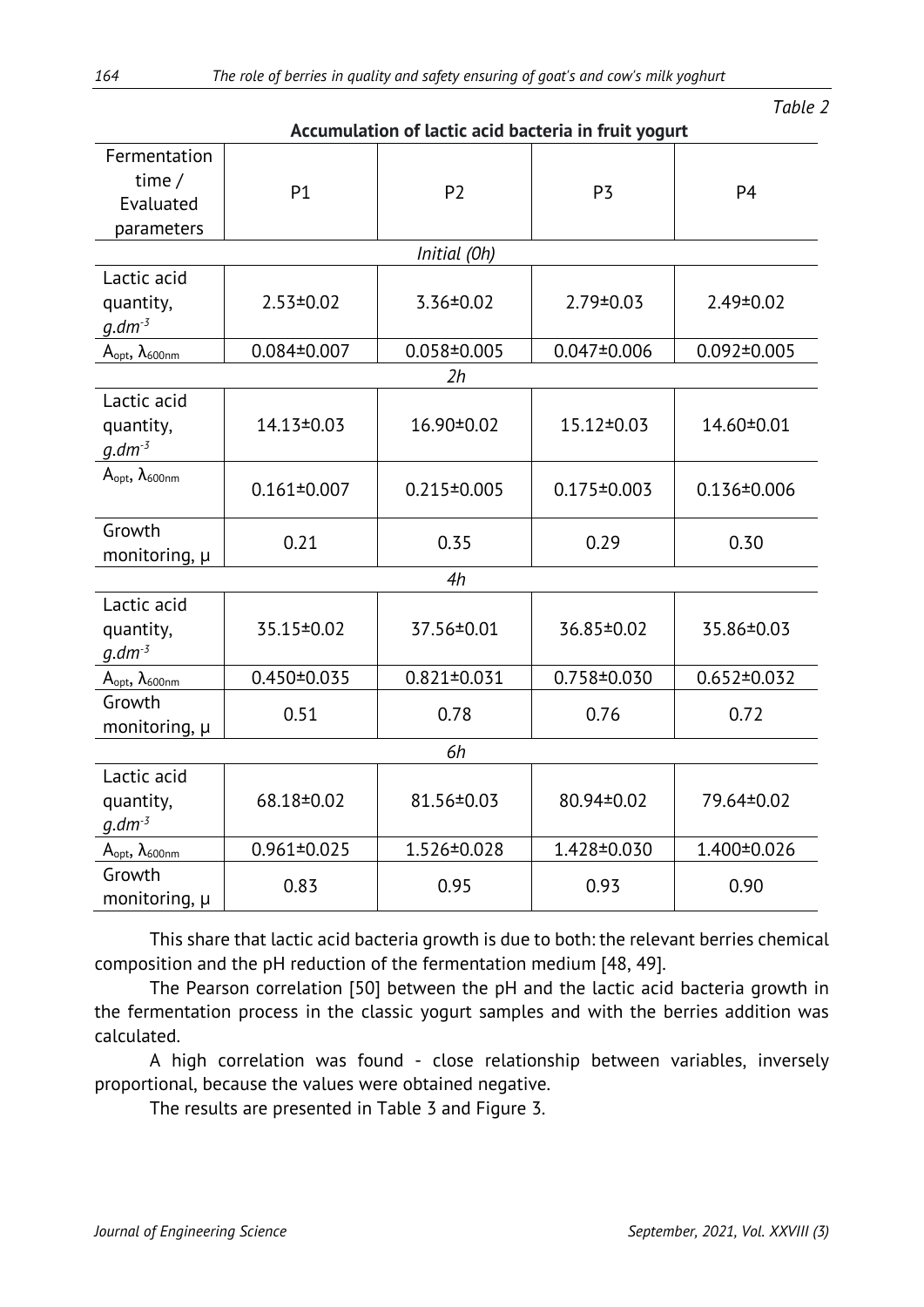| r carson correlation between mult yogurt remientation parameters |                    |      |                    |            |                    |      |                    |      |
|------------------------------------------------------------------|--------------------|------|--------------------|------------|--------------------|------|--------------------|------|
| Fermentatio                                                      | P1                 |      | P <sub>2</sub>     |            | P3                 |      | P <sub>4</sub>     |      |
| n time, h                                                        | MC·10 <sup>7</sup> | pH   | MC·10 <sup>7</sup> | pH         | MC·10 <sup>7</sup> | pH   | MC·10 <sup>7</sup> | рH   |
| 0 (initial)                                                      | 0.2                | 5.63 | 0.65               | 5.41       | 0.51               | 5.27 | 0.39               | 5.19 |
|                                                                  | 0.9                | 5.28 | 1.45               | 5.05       | 1.2                | 4.92 | 1.2                | 4.81 |
| 4                                                                | 1.6                | 4.75 | 2.15               | 4.55       | 2                  | 4.41 | 1.85               | 4.41 |
| 6                                                                | 2.31               | 4.38 | 2.85               | 4.27       | 2.79               | 4.27 | 2.79               | 4.27 |
| Pearson<br>coefficient<br>$Pc = f(pH$ and<br>MC                  | $-0.99672$         |      |                    | $-0.99436$ | $-0.9782$          |      | $-0.96873$         |      |

#### **Pearson correlation between fruit yogurt fermentation parameters**

General Pearson coefficient for all fruit yogurt samples

#### -0.95066

\*Microbial counts (x107 CFU/ml)



**Figure 3.** The interdependence between pH and the lactic acid bacteria number in fruit yogurt.

### **Analysis of the fruit yogurt physico-chemical indices.**

In this research were studied the fruit yogurt physico-chemical indices. Measuring the yogurt titratable acidity (°T) is a valuable determining practice that must correlate with the additions introduced [51]. The added scald fruits had a great impact on the acidity values. Higher values were obtained for P3 - 98  $\pm$  0.082 °T for P4 - 91  $\pm$  0.079 °T and lower acidity for P2 - 85  $\pm$  0.078 °T, as fruits contain more acid than milk, compared to P1 - 75  $\pm$  0.080 °T (control sample). After fermentation, the maximum pH value was detected in P2 - 4.28  $\pm$ 0.002, this pH may be caused by the buffering action of higher proteins and minerals present in yogurt. The lower value was obtained for sample P4 - 4.27  $\pm$  0.003 and P3 - 4.25  $\pm$  0.002, possibly determined by the metabolic activity that persists during refrigeration [52], responsible for this decrease in yogurt pH values. The pH of sample P1 is  $4.30 \pm 0.003$  which fits perfectly into the usual pH range of classic yogurt after fermentation (4.0-4.4).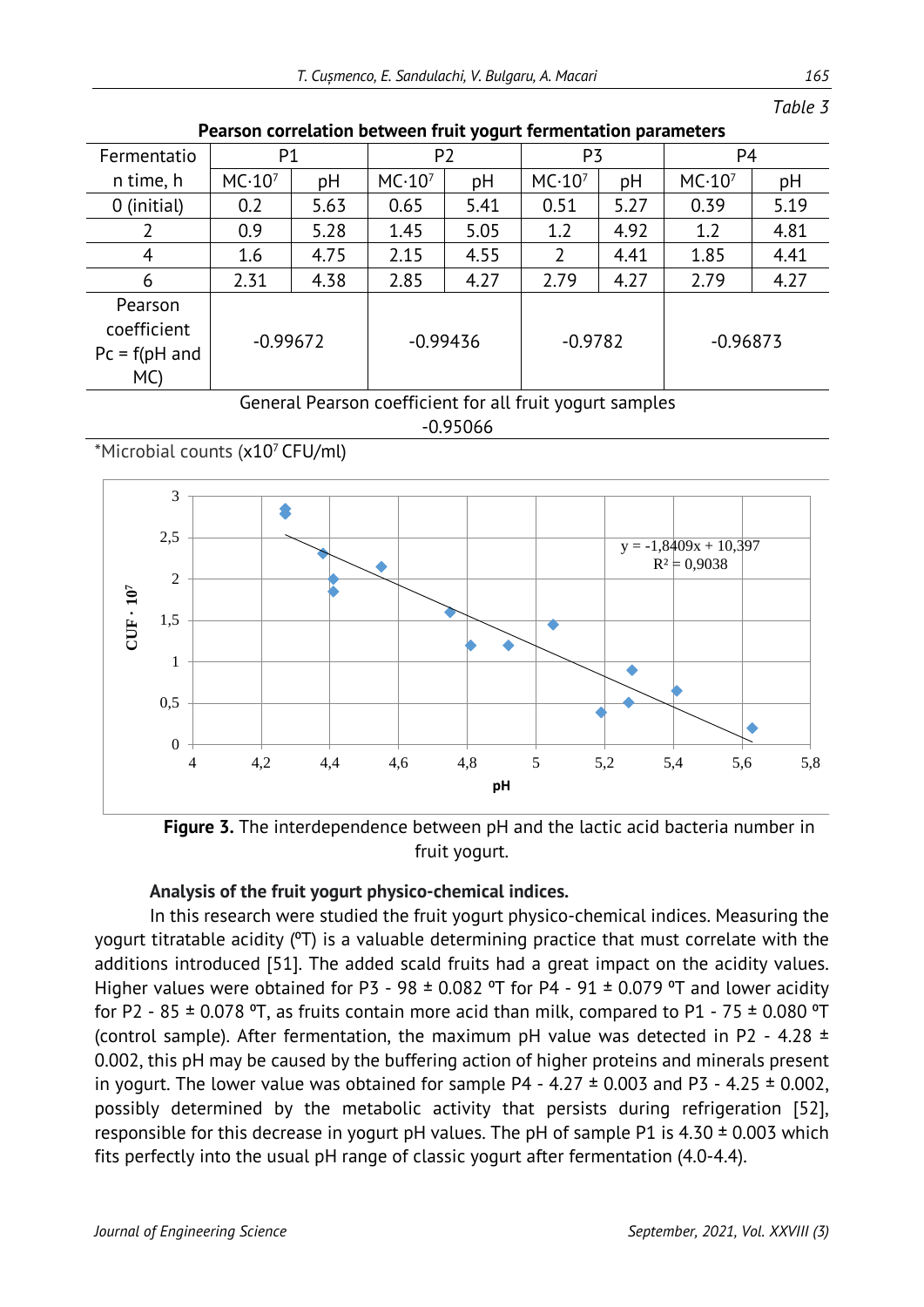The amount of water available to microorganisms is characterized by  $a_w$ . The water activity (aw) measurement forms the product basis and provides information on the microorganisms growing possibility or on the product. As the water activity value is between 0.8 - 1, then we have a perishable product with a risk of rapid microorganisms development. The water activity differs in each sample, respectively showing the following values: P2  $(0.875 \pm 0.025)$ , P3  $(0.873 \pm 0.028)$  and P4  $(0.872 \pm 0.023)$  compared to P1  $(0.869 \pm 0.021)$ . The results obtained are due to the potential acting as a solvent and participating in chemical / biochemical reactions and the microorganisms growth [53].

*Table 4*

| THREE CHAINS HURSES OF HAIL TOULE |                       |                   |                   |                   |  |  |
|-----------------------------------|-----------------------|-------------------|-------------------|-------------------|--|--|
| Indices                           | <b>Yogurt Samples</b> |                   |                   |                   |  |  |
|                                   | P <sub>1</sub>        | P <sub>2</sub>    | P3                | P <sub>4</sub>    |  |  |
| Titrable acidity, <sup>o</sup> T  | 75±0,080              | 85±0,078          | 98±0,082          | 91±0,079          |  |  |
| pH                                | $4.30 \pm 0.003$      | $4.28 \pm 0.002$  | $4.25 \pm 0.002$  | $4.27 \pm 0.03$   |  |  |
| $A_{w}$                           | $0.869 \pm 0.021$     | $0.875 \pm 0.025$ | $0.873 \pm 0.028$ | $0.872 \pm 0.023$ |  |  |
| Total dry matter,<br>%            | $17.57 \pm 0.22$      | 18.45±0,31        | 18.28±0,26        | $18.11 \pm 0.28$  |  |  |
| Viscozity, mPa.s                  | 1250±0,027            | 2500±0,023        | 1906±0,022        | 1829±0,026        |  |  |
| Ash content, %                    | $0.65 \pm 0.12$       | $0.89 \pm 0.10$   | $0.79 \pm 0.12$   | $0.69 \pm 0.10$   |  |  |
| Protein content, %                | $3.98 \pm 0.052$      | $3.96 \pm 0.05$   | 3.94±0.04         | $3.93 \pm 0.04$   |  |  |

# **Physico-chemical indices of fruit yogurt**

Total dry matter plays a significant role in developing the desired yogurt consistency. There were differences in the total solids content of the yogurt samples. The highest value was recorded in the case of sample P2 (18.45  $\pm$  0.31%). This result indicated that dry matter increased compared to classic yogurt (17.57  $\pm$  0.22%) with the addition of scald aronia fruit, and casein was in the isoelectric state in which the activity of water particles decreased, not affecting the hydrolysis effectiveness [54]. For the sample P3 and P4 were obtained 18.28  $\pm$ 0.26% and  $18.11 \pm 0.28$ % respectively.

Different technological factors influence the rheological properties of yogurt, such as: heat treatment of milk, incubation temperature, the type of culture used and the cooling process. The structure of yogurt gel is a proteins network formed during acid gelation [55]. The gel formation during the yogurt manufacture occurred due to the unstable casein complex that coagulated easily [56]. The viscosity of all fruit yogurt samples showed satisfactory values. Sample P2 recorded the highest values  $2500 \pm 0.023$  mPa·s, because it has a firmer and well-formed curd than the other samples, due to the higher total dry matter content and the increase of the consistency index, process explained by the ratio of casein fractions to the ratio of casein: serum protein in raw materials. This confirms that the aronia addition contributes more to the whey retention in the gel structure and to the stable gel formation over time as a result of its arrangement in the protein network [57]. As a result of these findings, sample P3 indicates values of 1906 ± 0.022 mPa·s, sample P4 values of 1829  $\pm$  0.026 mPa·s compared to values of sample P1 - 1250  $\pm$  0.027 mPa·s.

Mineral salts have a high nutritional value and have an important influence in the technological processes where the milk coagulation phases take place. The addition of scald aronia, raspberry and strawberry has led to an increase in the yoghurt ash content [58]. The ash content changed in each sample, maximum values were obtained for P2 -  $0.89 \pm 0.10\%$ and lower values for P3 - 0.79  $\pm$  0.12%, P4 - 0.69  $\pm$  0, 10% in relation to P1 - 0.65  $\pm$  0.12%.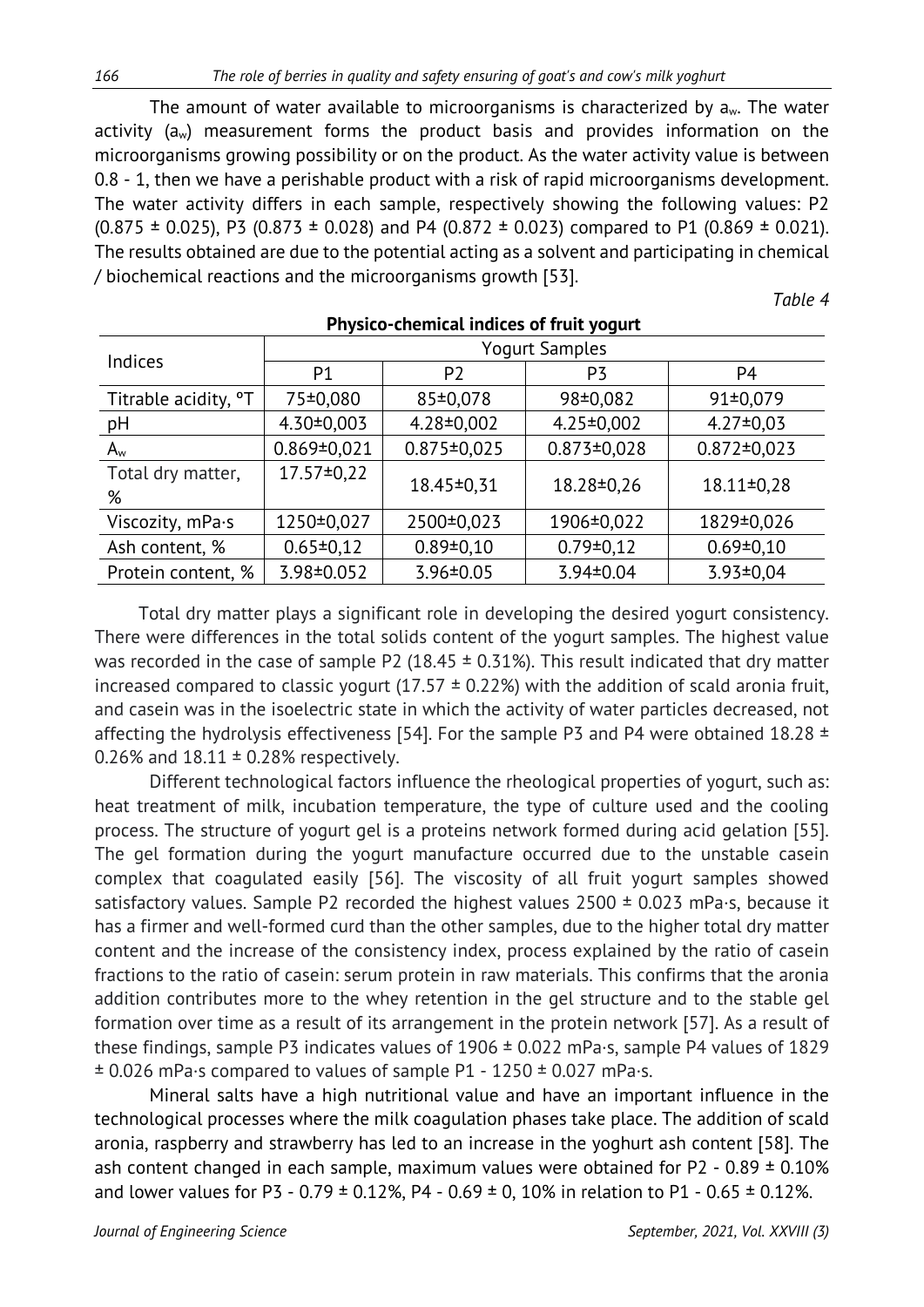Protein [59] plays a key role in the yogurt nutritional and technological value. The values obtained for the protein content in yogurt samples were slightly influenced by the addition of scald fruit (Table 3).

### **Microbiological indices analysis of fruit yogurt**

Yogurt production raises a large number of questions for microbiological safety technologies: how to prevent contamination with microorganisms, what to do with microorganisms that cannot be eliminated by various processing operations, how to preserve taste, texture and ensure durability of acceptable validity. In most "problematic" cases these are yeasts, fungi, heterofermentative lactobacilli [60].

Yeast [61] and mold [62] are agents of yogurt microbial spoilage. They may be present in yoghurt due to contamination during manufaturing, including added prepared fruit, from packaging materials. Overall, yogurt should contain  $10<sup>7</sup>$  cfu / ml of viable bacteria [63].

|                                    |                 | <u>MICRODIOLOGICAL MUNCES OF HUIL YOUULL</u> |                 |                 |  |
|------------------------------------|-----------------|----------------------------------------------|-----------------|-----------------|--|
|                                    | P1              |                                              | <b>P3</b>       | P4              |  |
| MC, ufc/ml $\cdot$ 10 <sup>7</sup> | $2,11 \pm 0.17$ | $2.93 \pm 0.30$                              | $2,65 \pm 0.25$ | $2.39 \pm 0.28$ |  |
| Yeast, ufc/1 g, max                | Absent          | Absent                                       | Absent          | Absent          |  |
| Mold, ufc/1 g, max                 | Absent          | Absent                                       | Absent          | Absent          |  |

#### **Microbiological indices of fruit yogurt**

Previous research [64 - 67], indicates that aronia, raspberry and strawberry have bactericidal and bacteriostatic effects on pathogenic and conditionally pathogenic microorganisms such as: *Salmonella, L monocytogenes, E. coli, Klebsiella, Bacillus sp.* From the data presented in table 4 it results that the berries form a synergism in the control of the microbiological risk and the stability of the yogurt in storage.

The results of research [68] showed that the combined use of lactic acid bacteria with the berries addition had a synergistic effect, as expected, on the risk posed by *Bacillus bacteria* in food. Aronia was the most effective natural preservative, from the tested fruits, to prevent the damage of yogurt from cow's and goat's milk by *Bacillus*.

## **The effect of storage on the fruit yogurt physico-chemical indices Titratable acidity**

Titratable acidity describes the freshness of the yogurt, especially during storage. Milk acidification leads to the destruction of the internal structure of casein mycelium due to the solubilization of k-casein. During storage, due to the upward fermentation process, the titratable acidity of fruit yogurt increases (figure 4). During the yogurt samples storage, the following data were recorded (minimum and maximum):  $75 \pm 0.080 - 82 \pm 0.085$  °T for P1, 85  $\pm$  0.078 - 92  $\pm$  0.080 °T for P2, 98  $\pm$  0.082 - 105  $\pm$  0.083 °T P3 and 91  $\pm$  0.079 - 100  $\pm$  0.081 ° T P4. These results indicate that yogurt is a favorable environment for the lactic acid bacteria development [69]. The aronia, strawberry and raspberry fruits introduced in yogurt have a high acidity, thus leading to an increase in titratable acidity compared to the control sample but maintaining it in the range of permissible values according to [70].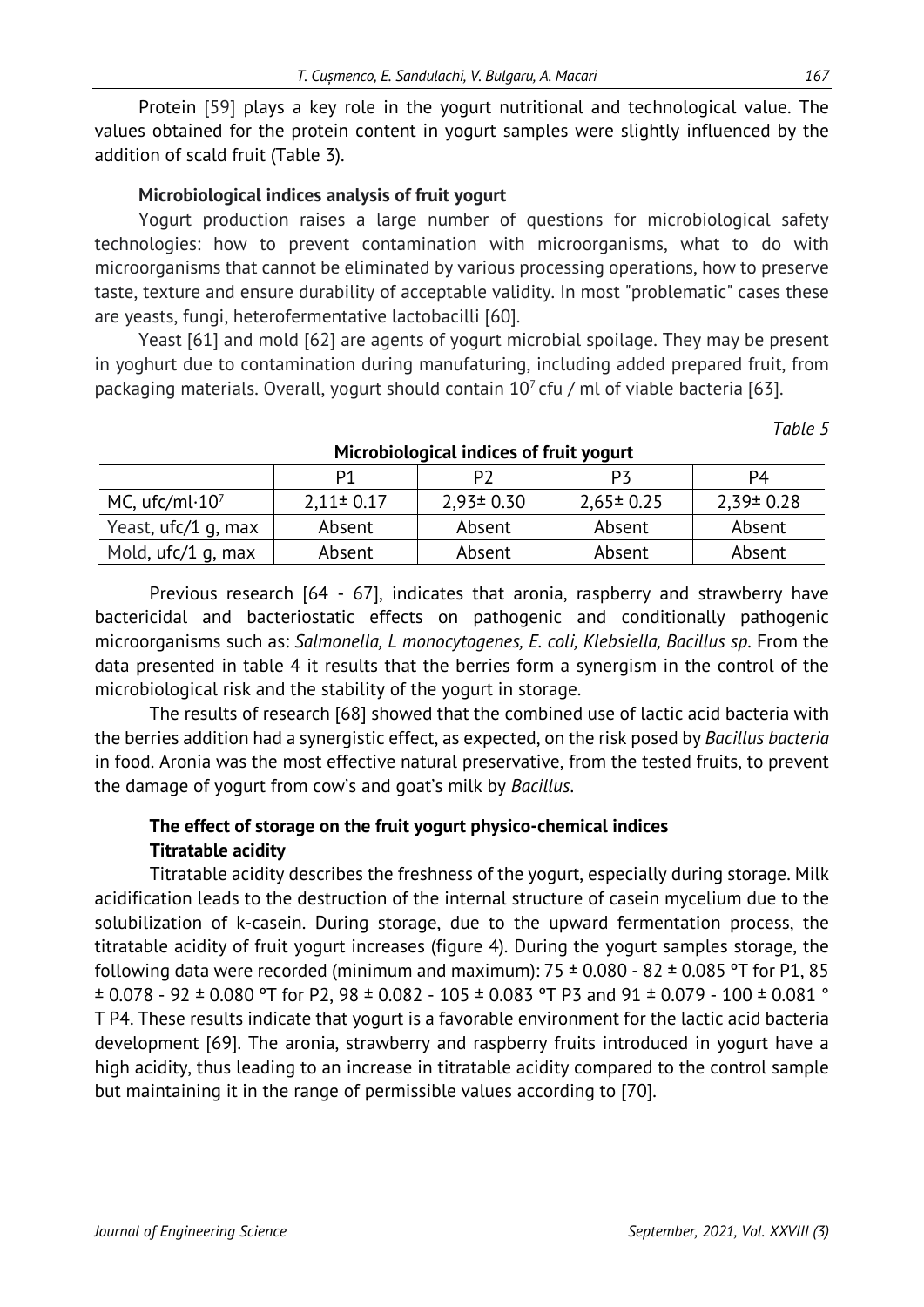

**Figure 4.** The evolution of the fruit yogurt titratable acidity on stored.



**Figure 5.** The evolution of the fruit yogurt pH on stored.

## **pH**

The role of pH monitoring in the yogurt manufacture is crucial. PH measurement is considered a sensitive tool to detect changes in the yogurt active acidity. Some technological stages (heat treatment, fermentation, cooling) have a major influence in the finished product pH values during storage. Refrigeration temperature is responsible for lowering the fruit yogurt samples pH during storage. Analyzing the results presented in Figure 5, we observe differences in the pH values of fruit yogurt and the classic one after the first storage day. Initial pH values in yogurt samples vary,  $4.28 \pm 0.002$  for P2,  $4.27 \pm 0.003$  for P4,  $4.25 \pm 0.002$ for P3 front of 4.30  $\pm$  0.03 at P1. The change in pH during storage showed slightly decreasing values within 1 day 4.28  $\pm$  0.002 and on day 15 4.22  $\pm$  0.004 in P2, at sample P3 in 1 day the pH indicates results of 4.25  $\pm$  0.002 and on the 15th day 4.19  $\pm$  0.003, at sample P4 in 1 day the pH indicates values of 4.27  $\pm$  0.003 and at 15 days 4.20  $\pm$  0.004 compared to sample P1 with values on 1 day 4.30  $\pm$  0.002 and on the 15th day 4.24  $\pm$  0.003. Similar results, decreased pH values and increased titratable acidity values for yogurt samples during storage were also obtained by [71, 72, 73].

### **Lactic acid**

In the mixed culture, between the lactic bacteria, cooperation relations are established that positively influence the growth of the other [74]. The production of lactic acid by *Lactobacillus bulgaricus* is stimulated at low concentrations of formic acid produced by *Streptococcus thermophilus* in the absence of oxygen and  $CO<sub>2</sub>$  released by fermentation [75]. *Streptococci* grow faster and are responsible for acidity while *lactobacilli* add flavour mainly due to the formation of acetic aldehyde. Through their activity, *lactobacilli* that have peptidase activity produce nitrogen compounds, assimilable for *streptococci*, which explains the synergistic relationship between *streptococci* and *lactobacilli* in the yogurt manufacture [76].

Optical density (λ, nm) is one of the important physico-chemical methods for evaluating the microorganism's growth and development. In the goat's milk nutrient medium [77] all strains are characterized by higher acidification rate - 4.4-7.7 hours, compared to cow's milk medium [78] - 4.6-9.3 hours.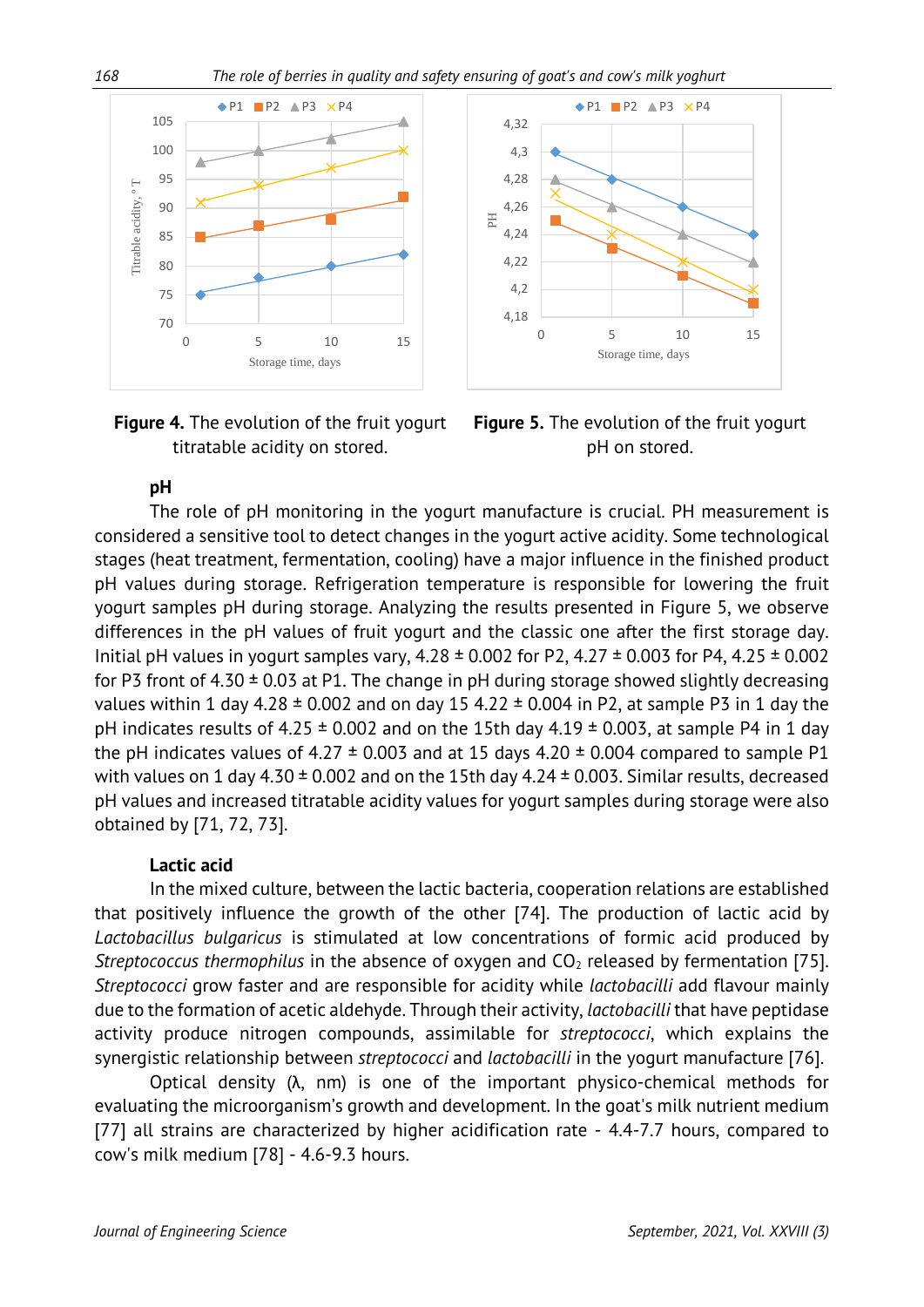| marcators or mail yogant tactic remnemation |               |                         |                  |                     |                            |  |
|---------------------------------------------|---------------|-------------------------|------------------|---------------------|----------------------------|--|
| Samp<br>les nr.                             | Time,<br>days | Titrable acidity,<br>°T | pH               | Lactic acid, q      | Optical density,<br>600 nm |  |
|                                             | 1             | 75±0.080                | $4.30 \pm 0.002$ | $0.02167 \pm 0.025$ | 1.146±0.058                |  |
| P <sub>1</sub>                              | 5             | 78±0.083                | $4.28 \pm 0.003$ | 0.02908±0.026       | 1.232±0.055                |  |
|                                             | 10            | 80±0.081                | $4.26 \pm 0.002$ | 0.03569±0.023       | 1.331±0.052                |  |
|                                             | 15            | 82±0.085                | $4.24 \pm 0.003$ | $0.04980 \pm 0.027$ | 1.466±0.053                |  |
|                                             | $\mathbf 1$   | 85±0.078                | $4.28 \pm 0.002$ | 0.09782±0.027       | 2.531±0.054                |  |
| P <sub>2</sub>                              | 5             | 87±0.081                | $4.26 \pm 0.004$ | $0.10719 \pm 0.025$ | 2.613±0.055                |  |
|                                             | 10            | 88±0.083                | $4.24 \pm 0.003$ | 0.11563±0.031       | 2.873±0.053                |  |
|                                             | 15            | 92±0.080                | $4.22 \pm 0.004$ | $0.12250 \pm 0.028$ | 2.922±0.056                |  |
|                                             | $\mathbf 1$   | 98±0.082                | $4.25 \pm 0.003$ | $0.08855 \pm 0.028$ | 2.241±0.056                |  |
| P3                                          | 5             | 100±0.084               | $4.23 \pm 0.002$ | 0.10599±0.025       | 2.519±0.059                |  |
|                                             | 10            | 102±0.081               | $4.23 \pm 0.003$ | $0.10989 \pm 0.028$ | 2.765±0.057                |  |
|                                             | 15            | 105±0.083               | $4.21 \pm 0.003$ | $0.11512 \pm 0.026$ | 2.868±0.051                |  |
|                                             | 1             | 91±0.079                | $4.27 \pm 0.003$ | $0.06215 \pm 0.028$ | 2.162±0.058                |  |
| P <sub>4</sub>                              | 5             | 94±0.082                | 4.24±0.004       | 0.07656±0.029       | 2.391±0.053                |  |
|                                             | 10            | 97±0.083                | $4.22 \pm 0.002$ | 0.09818±0.025       | 2.692±0.055                |  |
|                                             | 15            | 100±0.081               | $4.20 \pm 0.004$ | $0.10008 \pm 0.026$ | 2.754±0.055                |  |

**Indicators of fruit yogurt lactic fermentation** 

According to the data recorded in Table 6, it is observed that the amount of lactic acid increased during the fruit yogurt storage period. The initial values of lactic acid vary in each sample. In the case of sample P2 the value obtained is  $0.09782 \pm 0.027$ , for sample P3 is 0.08855  $\pm$  0.028, for sample P4 - 0.06215  $\pm$  0.028, compared to sample P1 0.02167  $\pm$  0.025. The change in lactic acid during the storage period showed slightly decreasing values within first day of 0.09782  $\pm$  0.027 and on the 15th day of 0.12250  $\pm$  0.028 in P2, for sample P3 in 1 day lactic acid indicates results of 0.08855  $\pm$  0.028 and on the 15th day of 0.11512  $\pm$  0.026, for sample P4 in 1 day lactic acid indicates values of  $0.06215 \pm 0.028$  and at 15 days of 40.10008  $\pm$  0.026 compared to P1 with values at 1 day of 0.02167  $\pm$  0.025 and on the 15th day of 0.04980  $\pm$  0.027. As the number of microorganisms increased, yogurt optical density increased in all samples. For sample P2 the results indicate values increasing at 1 day of  $2,531 \pm 0.054$  nm and to the 15th day of 2.922  $\pm$  0.056 nm, for P3 - 1 day of 2.241  $\pm$  0.056 nm to the 15th of 2.868  $\pm$  0.051 nm, for P4 - 1 day of 2,162  $\pm$  0.058 nm to a15th day of 2,754  $\pm$  0.055 nm, compared to P4 -1 day 1,146  $\pm$  0.058 nm to the 15th day of 1,466  $\pm$  0.053 nm. The rise in titratable acidity and the decline in pH was due to the activity of lactic acid bacteria to produce energy [79] through the fermentation process and by breaking the substrate into simpler components. At the same time, the intensive growth of bacteria did not lead to excessive lactic acid accumulation, favorably influenced the physico-chemical parameters of yogurt [80].

#### **The effect of storage on the fruit yogurt microbiological quality**

In the manufacture of yogurt, it is very important to facilitate the survival of the initial bacteria [81]. The viability of beneficial bacteria depends on the availability of nutrients, the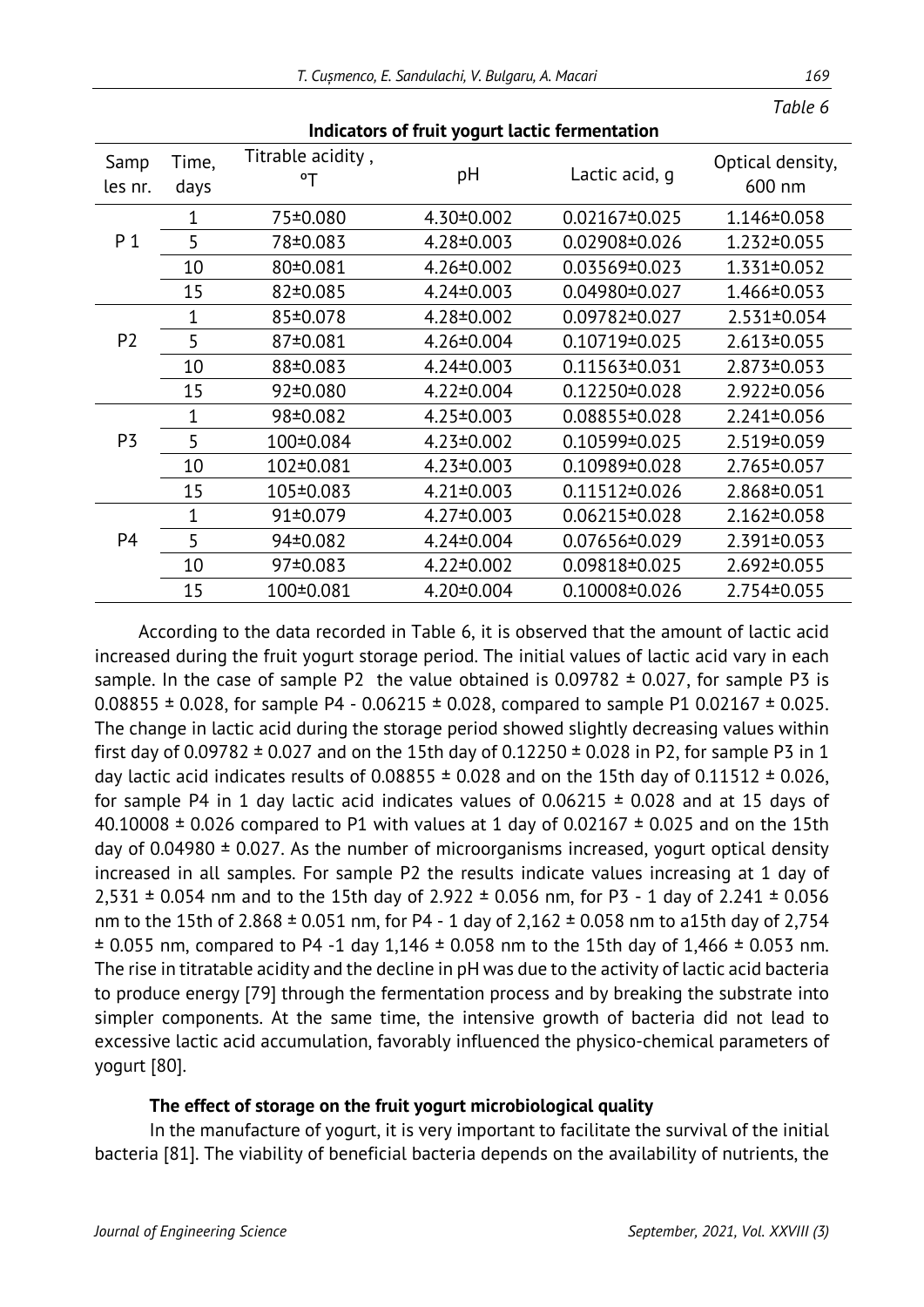presence of growth promoters and / or inhibitors, sugar concentration, oxygen, incubation temperature, fermentation time and storage temperature [82].



**Figure 6.** Yogurt lactic bacteria variation in storage.

In a standard environment with fructose or sucrose there is a microorganism's growth inhibition in the mixed culture. Moreover, such an inhibition could be partly due to the osmotic pressure and chemical composition of fruits containing fruit-oligo-saccharide (FOZ) [83].

The results obtained for the variation of fruit yogurt lactic bacteria are satisfactory during the storage period of 1 - 15 days at a temperature of 4  $\degree$  C and fall within the values stipulated in the normative documents [84]. During storage the lactic acid bacteria number increased, the values being between 2.93  $\cdot$  10<sup>7</sup>  $\pm$  0.30 and 3.51  $\cdot$  10<sup>7</sup>  $\pm$  0.29 for sample P2, between 2.65  $\cdot$  10<sup>7</sup>  $\pm$  0.30 and 3.39  $\cdot$  10<sup>7</sup>  $\pm$  0.29 for sample P3, between 2.39  $\cdot$  10<sup>7</sup>  $\pm$  0.30 and 3.17  $\cdot$  10<sup>7</sup>  $\pm$  0.29 for sample P4 compared to sample P1 2.11  $\cdot$  10<sup>7</sup>  $\pm$  0.30 and 2.42  $\cdot$  10<sup>7</sup>  $\pm$  0.29. Such results suggested that berries have a strong effect by modulating the survival capacity of lactic acid bacteria, when simple sugars such as fructose and glucose were consumed almost entirely during fermentation [85], aronia having the greatest barrier role, in which the loss of lactic acid bacteria was the least reduced.

#### **Conclusion**

Based on the experimental study, it was shown that berries have a relevant composition in biologically active substances, have antimicrobial properties and form a synergism with starter culture in goat's and cow's milk yogurt with scald berries. The incorporation of aronia is highlighted by the best results of physico-chemical and microbiological indices in the initial phase and during storage period, compared to classic yogurt. The average Pearson correlation (Pc = f(pH and MC)) for the yogurt samples tested was -0.95066.

**Acknowledgments:** This work was supported by Moldova State project 20.80009.5107.09 Improvement of food quality and safety by biotechnology and food engineering.

#### **References**

<sup>1.</sup> Rezac S., Kok C.R., Heermann M., Hutkins R. Fermented foods as a dietary source of live organisms. In: Frontiers in Microbiology, 2018, 9, pp. 1785.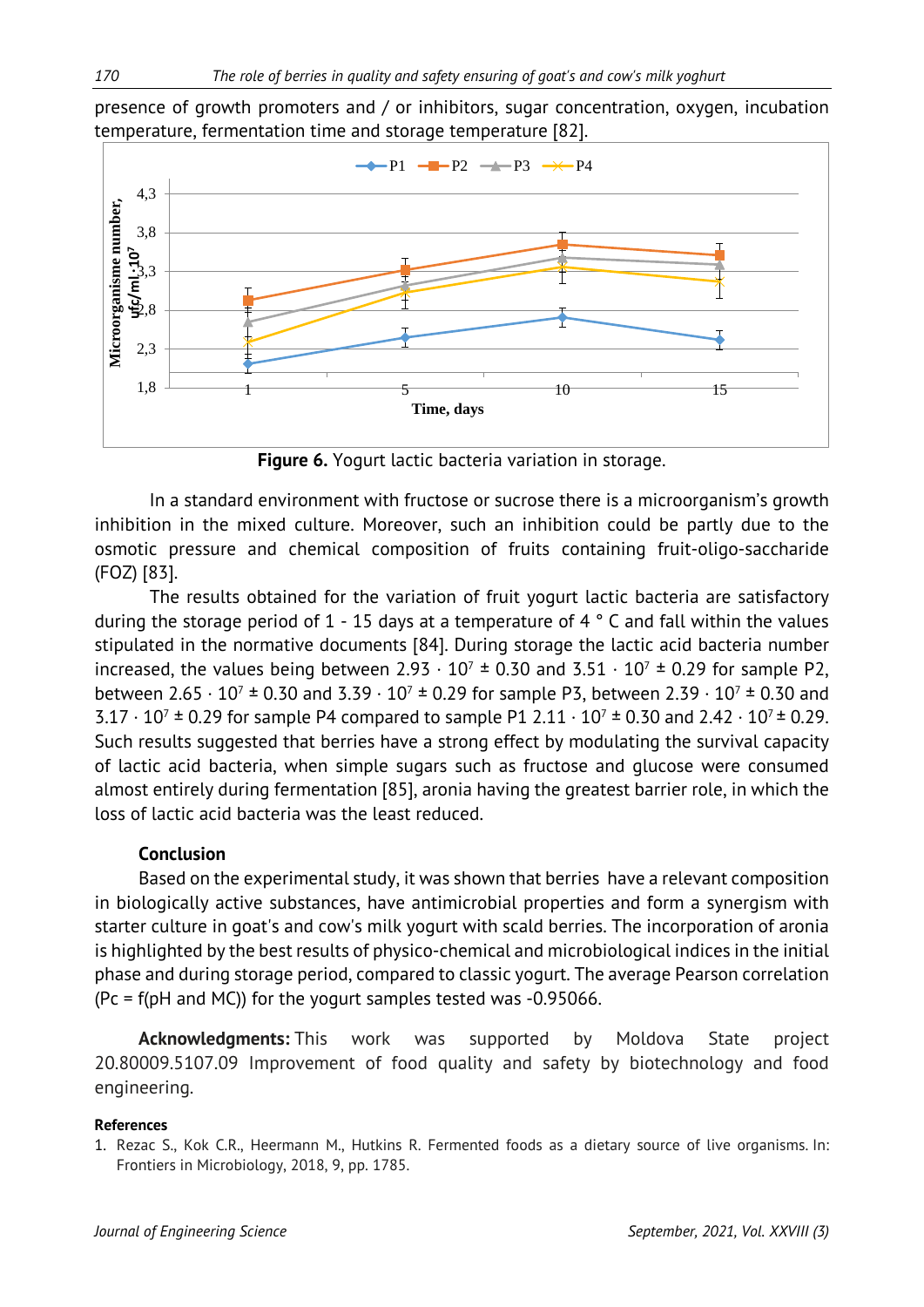- 2. Xiang H., Sun-Waterhouse D., Waterhouse G.I., Cui C., Ruan Z. Fermentation-enabled wellness foods: A fresh perspective. In: Food Science Human Wellness, 2019, 8, pp. 203 – 243.
- 3. Jesch E.D., Carr T.P. Food ingredients that inhibit cholesterol absorption. In: Preventive Nutrition and Food Science, 2017, 22, pp. 67.
- 4. Phelan M., Kerins D. The potential role of milk-derived peptides in cardiovascular disease. In: Food and Function, 2011, 2, pp. 153 – 167.
- 5. Garcia-Burgos M., Moreno-Fernandez J., Alferez M.J., Diaz-Castro J., Lopez-Aliaga I. New perspectives in fermented dairy products and their health relevance. In: Journal of Functional Foods, 2020, 72, pp. 104059.
- 6. Qian B., Xing M., Cui L., Deng Y., Xu Y., Huang M., Zhang S. Antioxidant, antihypertensive, and immunomodulatory activities of peptide fractions from fermented skim milk with Lactobacillus delbrueckii subsp. bulgaricus LB340. In: Journal of Dairy Research, 2011, 78, pp. 72.
- 7. Melini F., Melini V., Luziatelli F., Ficca A.G., Ruzzi M. Health-promoting components in fermented foods: An up-to-date systematic review. In: Journal of Nutrients, 2019, 11, pp. 1189.
- 8. Sanlier N., Gokcen B.B., Sezgin A.C. Health benefits of fermented foods. In: Critical Reviews in Food Science and Nutrition, 2019, 59, pp. 506 – 527.
- 9. Shiby V.K., Mishra H.N. Fermented milk and milk products as functional foods—A review. In: Critical Reviews in Food Science and Nutrition, 2013, 53, pp. 482 – 496.
- 10.Hill D., Sugrue I., Arendt E., Hill C., Stanton C., Ross R.P. Recent advances in microbial fermentation for dairy and health. In: F1000Research, 2017, pp. 6.
- 11.Pappalardo G., Lusk J. The role of beliefs in purchasing process of functional foods. In: Food Quality and Preference, 2016, 53, pp. 151–158.
- 12.Tamang J.P., Shin D.H., Jung S.J., Chae S.W. Functional properties of microorganisms in fermented foods. In: Frontiers in Microbiology, 2016, 7, pp. 578.
- 13.Tamang J.P., Cotter P.D., Endo A., Han N.S., Kort R., Liu S.Q., Mayo B., Westerik N., Hutkins R. Fermented foods in a global age: East meets West. In: Comprehensive Reviews in Food Science and Food Safety, 2020, 19, pp. 184 – 217.
- 14.Penas E., Martinez-Villaluenga C., Frias J. Sauerkraut. Production, composition, and health benefits. In: Fermented Foods in Health and Disease Prevention, In: Academic Press: Cambridge, MA, USA, 2017, pp. 557 – 576.
- 15.Abdalla O.M., Abdel Nabi Ahmed S.Z. Chemical Composition of Mish "A Traditional Fermented Dairy Product" from Different Plants during Storage. In: Pakistan Journal of Nutrition, 2010, 9, pp. 209 - 212.
- 16.Routray W., Mishra H., N. Scientific and Technical Aspects of Yogurt Aroma and taste: A Review, 2011, In: Comprehensive Reviews in Food Science and Food Safety, 10, pp. 208 - 220.
- 17.Nile S.,H., Park S.,W. Edible berries: bioactive components and their effect on human health. In: Journal of Nutrition, 2014, 30, pp. 134 – 144.
- 18.Kulling, S.,E., Rawel, H.,M. Chokeberry (Aronia melanocarpa)-A review on the characteristic components and potential health effects. In: Planta Medica, 2008, 74, pp. 1625 – 1634.
- 19.Giampieri F., Forbes-Hernandez T.Y., Gasparrini M., Alvarez-Suarez J.M., Afrin S., Bompadre S., Quiles J.L., Mezzetti B., Battino M. Strawberry as a health promoter: In: Food an Function, 2015, 6, pp. 1386 – 1398.
- 20.Caruso M.C., Galgano F., Tolve R., Pecora M., Tedesco I., Favati F., Condelli N. Nutraceutical properties of wild berry fruits from Southern Italy. In: Journal of Berry Research, 2016, 6, pp. 321 - 332.
- 21.Valcheva-Kuzmanova, S.V.; Belcheva, A. Current knowledge of Aronia melanocarpa as a medicinal plant. In: Journal of Folia Medica, 2005, 48, pp. 11–17.
- 22.Wang S.Y., Lin H.-S. Antioxidant activity in fruits and leaves of blackberry, raspberry and strawberry varies with cultivar and developmental stage. In: Journal of Agricultural and Food Chemistry, 2000, 48, pp. 140 – 146.
- 23. ISO/TS 11869| IDF/RM 150:2012 Fermented milks Determination of titratable acidity Potentiometric method
- 24.Powitz R.W. (2007), Water activity: a New Food Tool. *Sanitarin's file*
- 25.Determination of the total solids content (Reference method). SM EN ISO 5534:2004/AC:2017
- 26.Brookfield DV3T *Viscometer Operating Instructions Manual,* No. M13–2100–A0415
- 27.Baraem P., Ismail *Food Analysis Laboratory Manual*. Determination of ash content*.* Editor: [Springer](http://www.springer.com/) [International Publishing,](http://www.springer.com/) 2017.
- 28.Association of Official Analytical Chemists. Official Methods of Analysis, Washington, DC, USA. In: 18 th edition, 2006.
- 29.Graph Pad Software Inc. Graph Pad Prism 4.00 for Windows. San Diego, California, 2006.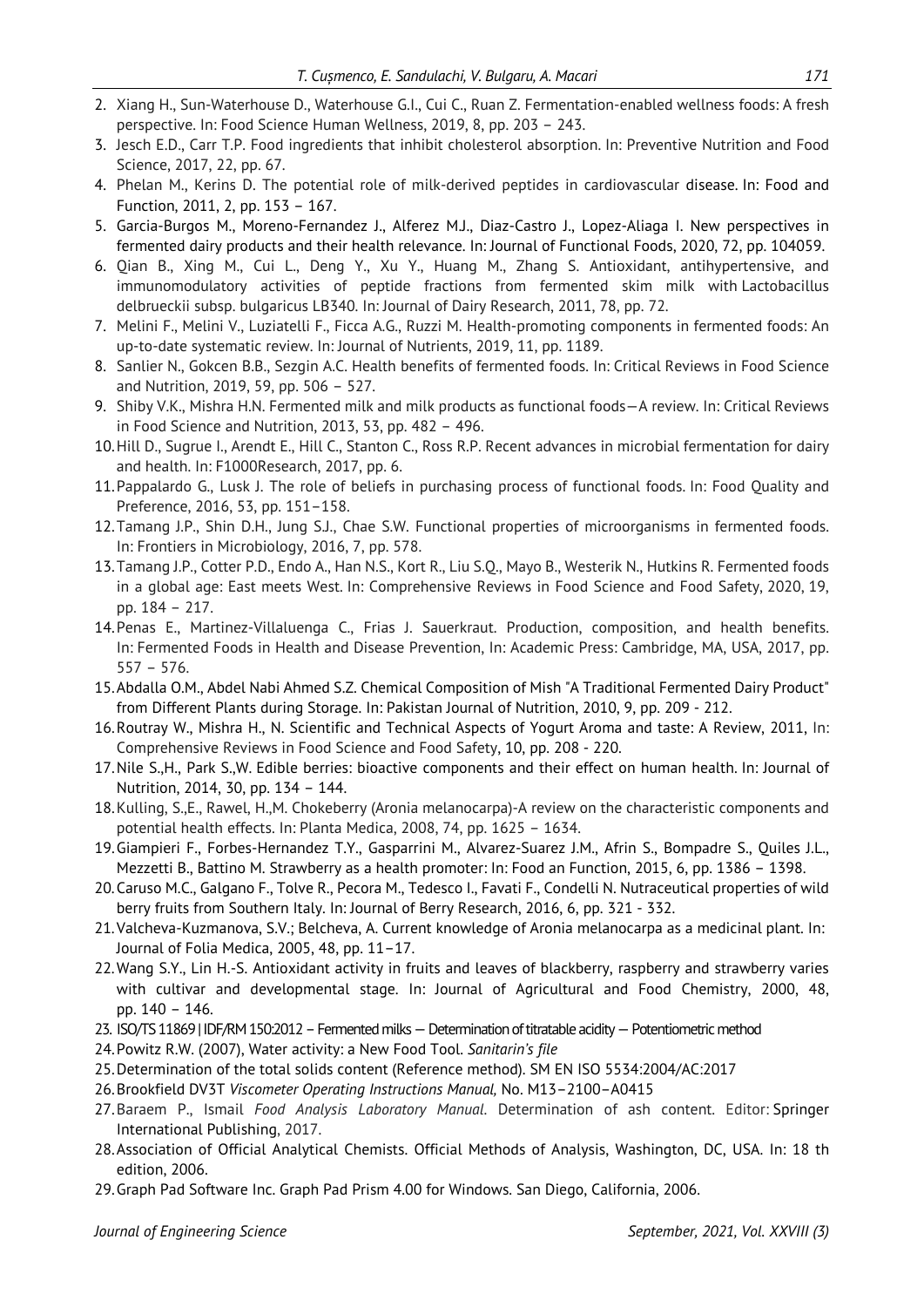- 30.Lambert RJW, Pearson J. Susceptibility testing: accurate and reproducible minimum inhibitory concentration (MIC) and noninhibitory concentration (NIC) values. In: Journal of Applied Microbiology. 2000, 88, pp. 784 - 790.
- 31.Keiran S., et al. General calibration of microbial growth in microplate, 2016, Readers Scientific Reports, 6, nr. 38828
- 32.Sandulachi E., Bulgaru V. *Microbiologia industrială. Îndrumar metodic*. [Industrial microbiology. Methodical guidance]. Editura Tehnica-UTM, Chișinău. 2019, 68p.
- 33.Alan D. Welman,Ian S. Maddox, 2003, Exopolysaccharides from lactic acid bacteria: perspectives and challenges, In: TRENDS in Biotechnology, 21, pp. 269 – 274.
- 34.American Public Health Association, Standard Methods for the Examination of Dairy Products, 1978, 14th Ed., Washington D.C.
- 35.Kask S., Adamberg K., Orłowski A., Vogensen F.K., Møller P.L., Ardö Y., Paalme T. In: Food Research International, 2003, 36, pp. 1037 — 1046.
- 36.Guzun V. Tehnologia laptelui și a produselor lactate. Lucrări de laborator și practice. [Milk and dairy technology. Laboratory and practical work]. Editura CIVITAS, Chișinău, 2010.
- 37.SM EN ISO 4833-2:2014/AC:2017 Microbiology of the food chain. Horizontal method for the enumeration of microorganisms.
- 38.AOAC Official Method 2014.05 Enumeration of Yeast and Mold in Food. 2015 AOAC INTERNATIONAL.
- 39.Hassan, A., Amjad, I. Nutritional evaluation of yoghurt prepared by different starter cultures and their physiochemical analysis during storage. In: African Journal of Biotechnology, 2010, 9, pp.2913-2917.
- 40.Vieco-Saiz N., Belguesmia Y., Raspoet R., Auclair E., Gancel F., Kempf I., Drider D. Benefits and inputs from lactic acid bacteria and their bacteriocins as alternatives to antibiotic growth promoters during food-animal production. In: Frontiers in Microbiology, 2019, 10, pp. 57.
- 41.Mastanjevic K., Kovacevic D., Frece J., Markov K., Pleadin J. The effect of autochthonous starter culture, sugars, and temperature on the fermentation of Slavonian Kulen. In: Food Technology and Biotechnology, 2017, 55, pp. 67 – 76.
- 42.Mehta B.M. Chemical composition of milk and milk products. In: Handbook of Food Chemistry, 2015, pp. 511 – 553.
- 43.Kücükcetin, A., M. Demir, A. Asci, E. M. Comak. Graininess and roughness of stirred yogurt made with goat's, cow's or a mixture of goat's and cow's milk. Short communication. In: Journal of Small Ruminant Research, 2011, 96, pp. 173– 177.
- 44.Essione E. Lactic acid bacteria contribution to gut microbiota complexity: Lights and shadows.In: Frontiers in Cellular and Infection Microbiology, 2012, 2, pp. 86.
- 45.Vukotic G., Strahinic I., Begovic J., Lukic J., Kojic M., Fira D. Survey on proteolytic activity and diversity of proteinase genes in mesophilic lactobacilli. In: Journal of Microbiology, 2016, 85, pp. 33–41.
- 46.Bintsis T. Lactic acid bacteria as starter cultures: An update in their metabolism and genetics. In: AIMS Microbiology, 2018, 4, pp. 665.
- 47.Juturu V., Wu., J.C. Microbial production of lactic acid: The latest development. In: Critical Reviews in Biotechnology, 2016, 36, pp. 967–977.
- 48.Sandulachi E. *Окислительно-восстановительные свойства клубники и малины*, LAMBERT. [Redox properties of strawberries and raspberries], Academic Publishing, SIA Omni Scriptum Publishing, Latvia, 2018, p.109.
- 49.Ghendov–Moșanu A. *Compuși biologic activi de origine horticolă pentru alimente funcționale*. [Biologically active compounds of horticultural origin for functional foods] Editura Tehnica– UTM, Chișinău, 2018.
- *50.* Immink, K. Schouhamer, Weber, J. [Minimum Pearson distance detection for multilevel channels with gain](https://www.researchgate.net/publication/265604603)  [and / or offset mismatch.](https://www.researchgate.net/publication/265604603) In: IEEE Transactions on Information Theory, 2010, 60(10), pp. 5966 – 5974.
- 51.Bennama R., et al. Effect of fermentation conditions (culture media and incubation temperature) on exopolysaccharide production by Streptococcus thermophilus BN1. In: International Conference on Biology, Environment and Chemistry IPCBEE, 2011, 24, pp. 433 - 437.
- 52.Degeest B., Mozzi F., De Vuyst L. Effect of medium composition and temperature and pH changes on exopolysaccharide yields and stability during Streptococcus thermophilus LY03 fermentations. In: International Journal of Food Microbiology, 2002, 79, pp. 161 – 174.
- 53.Sanduachi E. *Activitatea apei în produsele alimentare: Monografie*. [Water activity in food products: Monografh.] Editura [Tehnica-UTM,](http://catalog.bnrm.md/opac/publisher/64510;jsessionid=5FAE344A593C527F0F1D1507EB3A66B7) Chișinău, 2020.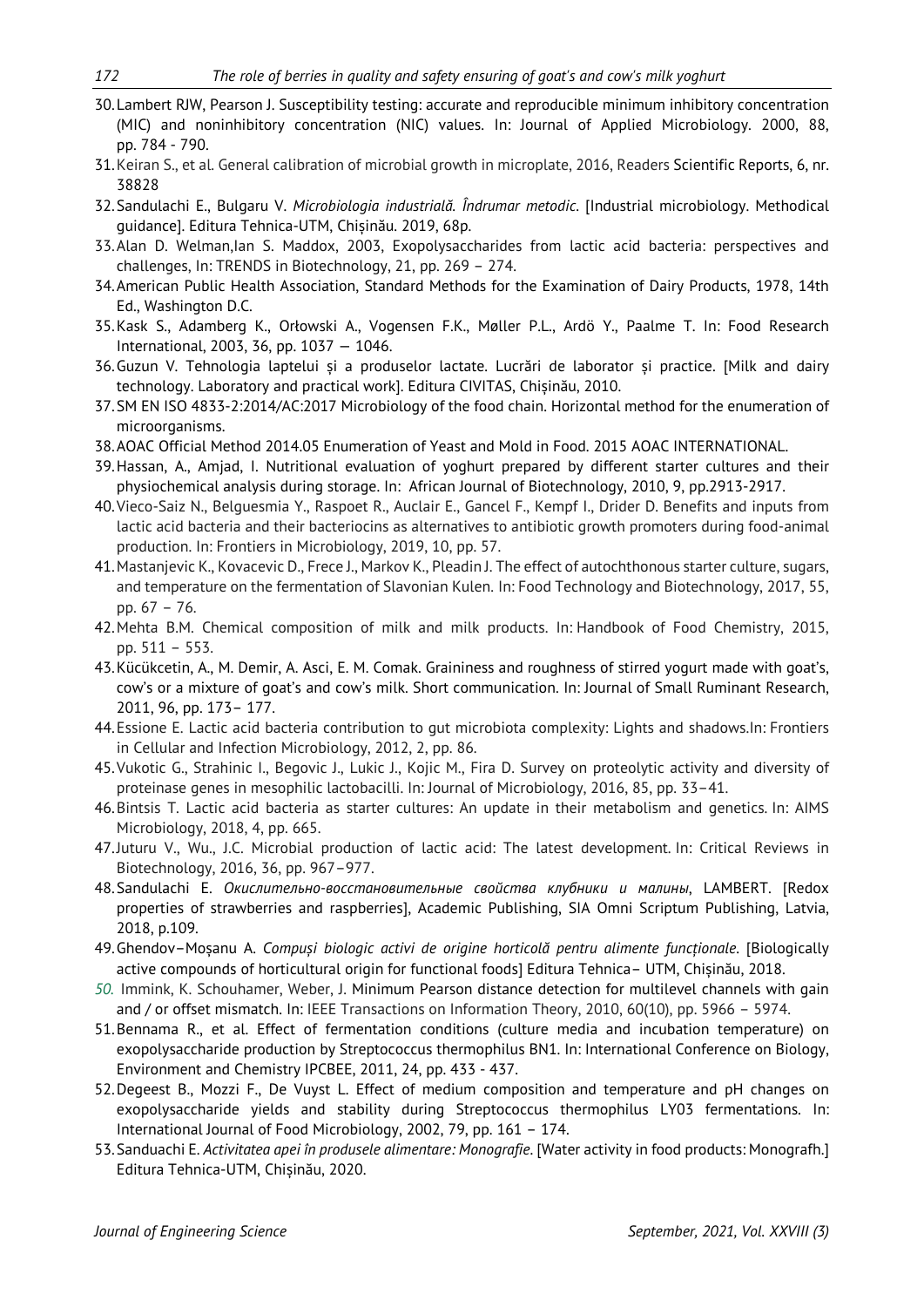- 54.Amatayakul T., F. Sherkat N. P. Shah. Syneresis in Set Yogurt as Affected by EPS Starter Cultures and Levels of Solids. In: Internation Journal of Dairy Technology, 2006, 59, pp. 216 - 221.
- 55.Sahana N., Yasarb K., Hayaloglu A.A. Physical, chemical and flavour quality of non-fat yogurt as affected by ab-glucan hydrocolloidal composite during storage. In: Food Hydrocolloids, 2008, 22, pp. 1291 – 1297
- 56.Amal, A., Matter, E., Mahmoud, A. M., Nahla, S., Zidan S. Fruit Flavored Yoghurt: Chemical, Functional and Rheological Properties. In: International Journal of Environmental & Agriculture Research*,* 2016, 2(5), pp. 57 - 66.
- 57.Chrubasik C., Li G., Chrubasik S. The clinical effectiveness of chokeberry: A systematic review. In: Phytotherapy Research, 2010, 24, pp. 1107 – 1114.
- 58.Boghra V.R., Mathur O.N. Physico-chemical status of major milk constituents and mineral at various stages of shrikhand preparation, In: Journal of Food Science Technology*,* 2000, 37, pp. 111 - 115.
- 59.Cui J., Dalgleish D., Singh H. Effect of homogenization and heat treatment on the behavior of protein and fat globules during gastric digestion of milk. In: Journal of Dairy Science, 2017, 100, pp. 36 – 47.
- 60.Papagianni M. Metabolic engineering of lactic acid bacteria for the production of industrially important compounds. In: Computational and Structural Biotechnology Journa, 2012, 3, pp. 8.
- 61.Lourens-Hattingh A., Viljoen B.C. Growth and survival of a probiotic yeast in dairy products. IN: Food Research International, 2001, 34(9), pp.791-796.
- 62.Li S., Marquardt R. R., Abramanson D. Immunochemical detection of molds: a review. In: Journal of Food Protection, 2000, 63, pp. 281–291.
- 63.Hasan M.N., Sultan M.Z., Mar-E-Um M. Significance of fermented food in nutrition and food science. In: Journal of Science Research, 2014, 6, pp. 373–386.
- 64.Sandulachi E., Cojocari, D., Balan G., Popescu L., Ghendov-Moșanu A., Sturza R. Antimicrobial Effects of Berries on Listeria monocytogenes. In: Journal of Food and Nutrition Sciences, 2020, 11, pp. 873 - 886.
- 65.Sturza R., Sandulachi E., Cojocari D., Balan G., Popescu L., Ghendov-Moșanu A., Antimicrobial properties of berry powders in cream cheese, In: Journal of Engineering Science, 2019, 3, pp. 125 - 136.
- 66.Bulgaru V., Sandulachi E. *Prevenirea alterării produselor lactate acide cu bacterii din genul Bacillus* (teze). Conferința Ştiințifico-Practice Naţionale "INOVAȚIA: FACTOR AL DEZVOLTĂRII SOCIAL-ECONOMICE"**,** Facultatea de Econommie, Inginerie și Știinte Aplicate a Universității de Stat "Bogdan Petriceicu Hasdeu" din Cahul. 2020.
- 67.Cojocari D., Sandulachi E., Ghendov Moșanu A., Sturza, R. *Proprietățile antimicrobiene ale fructelor de pădure metoda standard kirby-bauer disc (teze/rezumat)*. Conferința Ştiințifico-Practice Naţionale "INOVAȚIA: FACTOR AL DEZVOLTĂRII SOCIAL-ECONOMICE", Facultatea de Econommie, Inginerie și Știinte Aplicate a Universității de Stat "Bogdan Petriceicu Hasdeu" din Cahul, 2020.
- 68.Sandulachi E., Bulgaru V., Ghendov-Mosanu A., Sturza R., Controlling the Risk of Bacillus in Food Using Berries, In: Food and Nutrition Sciences, 2021, 12, pp. 557 - 577.
- 69.Pollard J., Kirk S.F.L., Cade J.E. Factors affecting food choice in relation to fruit and vegetable intake: A review.In: Nutrition Research Reviews, 2002, 15, pp. 373 – 387.
- 70.Biswas S., Chowdhury A.R. Development of ready to serve beverage with the inclusion of herbal components. In: International Journal of Latest Trends in Engineering and Technology, 2019, 8, pp.147–154.
- 71.Ochimian I., Grajcowski J., Smolik M. Comparison of some morphological features, quality and chemical content of four cultivars of chokeberry fruits (Aronia melanocarpa). In: Notulae Botanicae Horti Agrobotanici Cluj-Napoca*,* 2012, 40(1), pp. 253–260.
- 72.Chee C.P., Gallaher J.J., Djordjevic D., Faraji H., McClements D.J., Decker E.A., Hollender R., Peterson D.G., Roberts R.F., Coupland J.N. Chemical and sensory analysis of strawberry–flavoured yogurt supplemented with an algae oil emulsion. In: Journal of Dairy Research, 2005, 72(3), pp. 311 - 316.
- 73.Karovicova J., Kohajdova Z. Lactic acid fermented vegetable juices. In: Horticular Science, 2003, 30, pp. 152 – 158.
- 74.Mokoena M.P. Lactic acid bacteria and their bacteriocins: Classification, biosynthesis, and applications against uropathogens: A mini-review. In: Journal of Chemistry. Molecules, 2017, 22, pp. 1255.
- 75.Barrangou R., Alterman E., Hutkins R., Cano R., Klaenhammer. Functional and comparative genomic analyses of an operon involved in fructooligosaccharide utilization by Lactobacillus acidophilus. In: Proceedings of the National Academy of Sciences, 2003, 100, pp. 8957- 8962.
- 76.De Vrese M., Schrezenmeir J. Probiotics Prebiotics and Synbiotics. In: Advances in Biochemical Engineering/Biotechnology, 2008, 111(1), pp. 66.